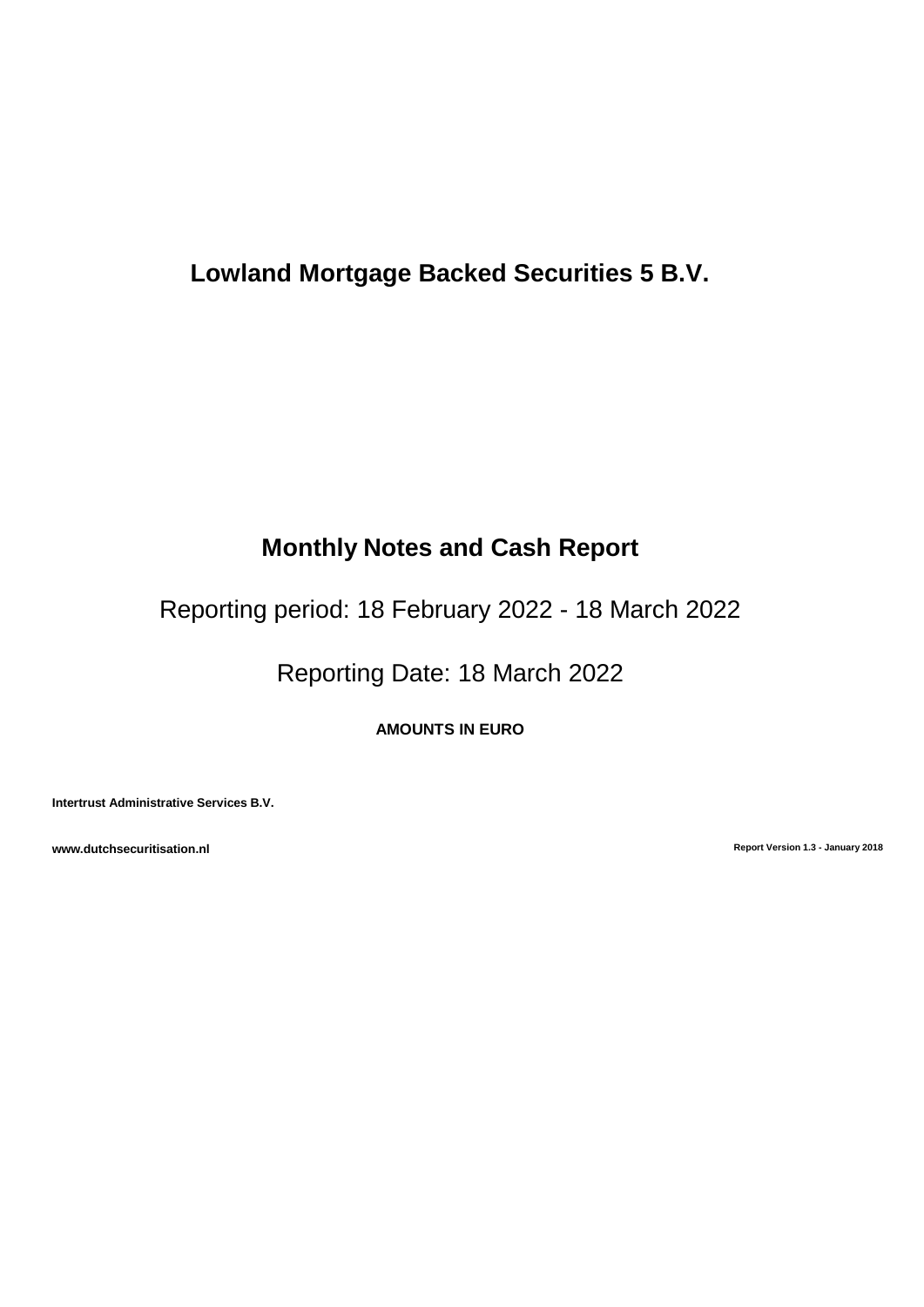# **Table of Contents**

|                                                   | Page |
|---------------------------------------------------|------|
| <b>Key Dates</b>                                  | 3    |
| <b>Bond Report</b>                                | 4    |
| Revenue Priority of Payments                      | 6    |
| <b>Redemption Priority of Payments</b>            |      |
| <b>Issuer Accounts</b>                            | 9    |
| Additional Information                            | 10   |
| <b>Triggers and Portfolio Limits</b>              | 12   |
| <b>Counterparty Credit Ratings &amp; Triggers</b> | 13   |
| Glossary                                          | 14   |
| Contact Information                               | 17   |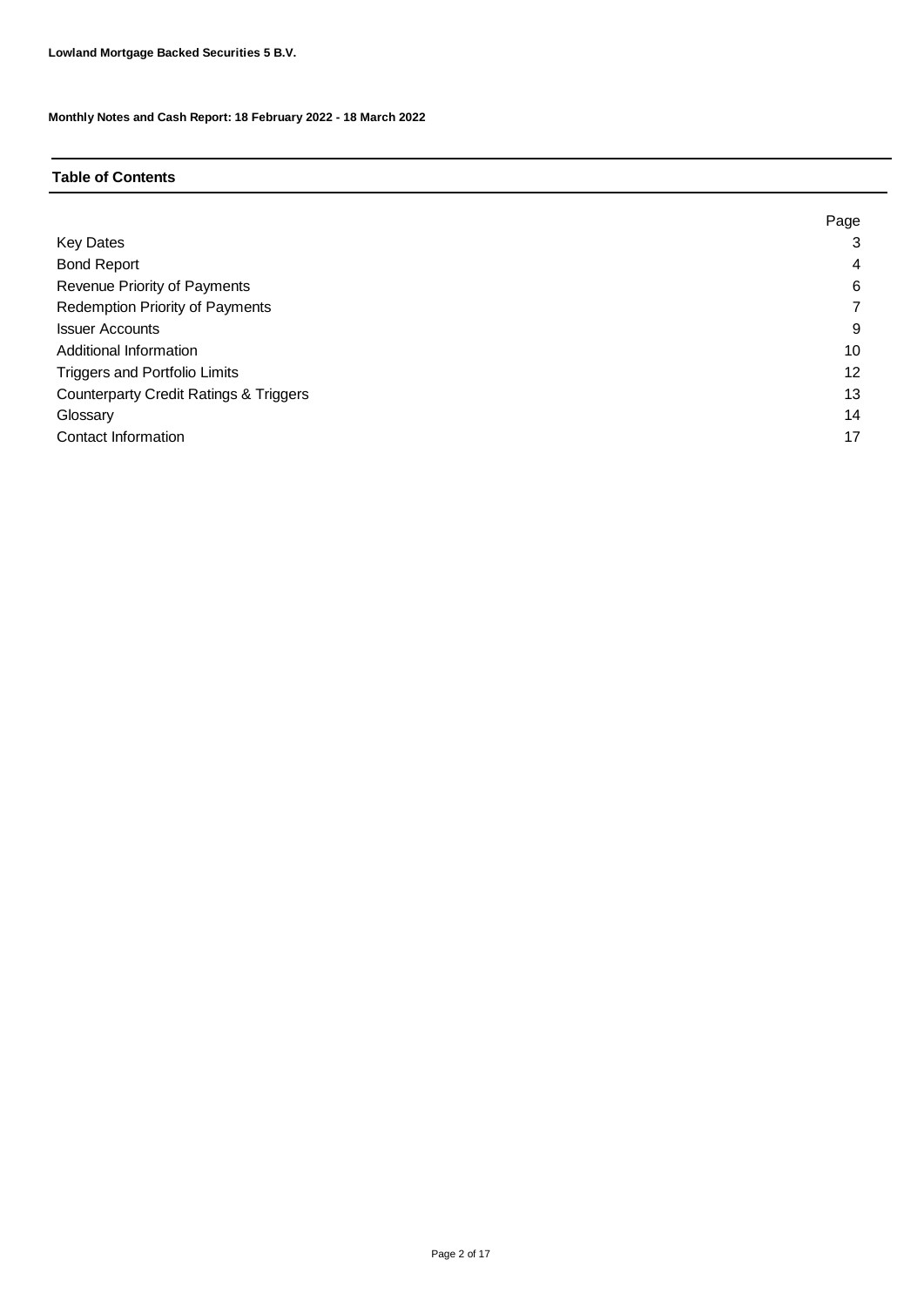# **Key Dates**

| <b>Note Class</b>                        | Class A1                   | Class A2                   | <b>Class B</b>             | Class C                    | Class D                    | <b>Class E</b>               |
|------------------------------------------|----------------------------|----------------------------|----------------------------|----------------------------|----------------------------|------------------------------|
|                                          |                            |                            |                            |                            |                            |                              |
| <b>Key Dates</b>                         |                            |                            |                            |                            |                            |                              |
| <b>Closing Date</b>                      | 23 May 2018                | 23 May 2018                | 23 May 2018                | 23 May 2018                | 23 May 2018                | 23 May 2018                  |
| First Optional Redemption Date           | 18 May 2023                | 18 May 2023                | 18 May 2023                | 18 May 2023                | 18 May 2023                | 18 May 2023                  |
| Step Up Date                             | N/A                        | N/A                        | N/A                        | N/A                        | N/A                        | N/A                          |
| Original Weighted Average Life           | N/A                        | N/A                        | N/A                        | N/A                        | N/A                        | N/A                          |
| (expected)<br><b>Final Maturity Date</b> | 18 May 2055                | 18 May 2055                | 18 May 2055                | 18 May 1955                | 18 May 1955                | 18 May 1955                  |
|                                          |                            |                            |                            |                            |                            |                              |
| Portfolio Date                           | 28 Feb 2022                | 28 Feb 2022                | 28 Feb 2022                | 28 Feb 2022                | 28 Feb 2022                | 28 Feb 2022                  |
| Determination Date                       | 16 Mar 2022                | 16 Mar 2022                | 16 Mar 2022                | 16 Mar 2022                | 16 Mar 2022                | 16 Mar 2022                  |
| Interest Payment Date                    | 18 Mar 2022                | 18 Mar 2022                | N/A                        | N/A                        | N/A                        | N/A                          |
| <b>Principal Payment Date</b>            | 18 Mar 2022                | 18 Mar 2022                | 18 Mar 2022                | 18 Mar 2022                | 18 Mar 2022                | 18 Mar 2022                  |
| <b>Current Reporting Period</b>          | 18 Feb 2022                | 18 Feb 2022                | 18 Feb 2022                | 18 Feb 2022                | 18 Feb 2022                | 18 Feb 2022 -                |
| Previous Reporting Period                | 18 Mar 2022<br>18 Jan 2022 | 18 Mar 2022<br>18 Jan 2022 | 18 Mar 2022<br>18 Jan 2022 | 18 Mar 2022<br>18 Jan 2022 | 18 Mar 2022<br>18 Jan 2022 | 18 Mar 2022<br>18 Jan 2022 - |
|                                          | 18 Feb 2022                | 18 Feb 2022                | 18 Feb 2022                | 18 Feb 2022                | 18 Feb 2022                | 18 Feb 2022                  |
|                                          |                            |                            |                            |                            |                            |                              |
| <b>Accrual Start Date</b>                | 18 Feb 2022                | 18 Feb 2022                | N/A                        | N/A                        | N/A                        | N/A                          |
| <b>Accrual End Date</b>                  | 18 Mar 2022                | 18 Mar 2022                | N/A                        | N/A                        | N/A                        | N/A                          |
| Accrual Period (in days)                 | 28                         | 30                         | N/A                        | N/A                        | N/A                        | N/A                          |
| Fixing Date Reference Rate               | 16 Feb 2022                | N/A                        | N/A                        | N/A                        | N/A                        | N/A                          |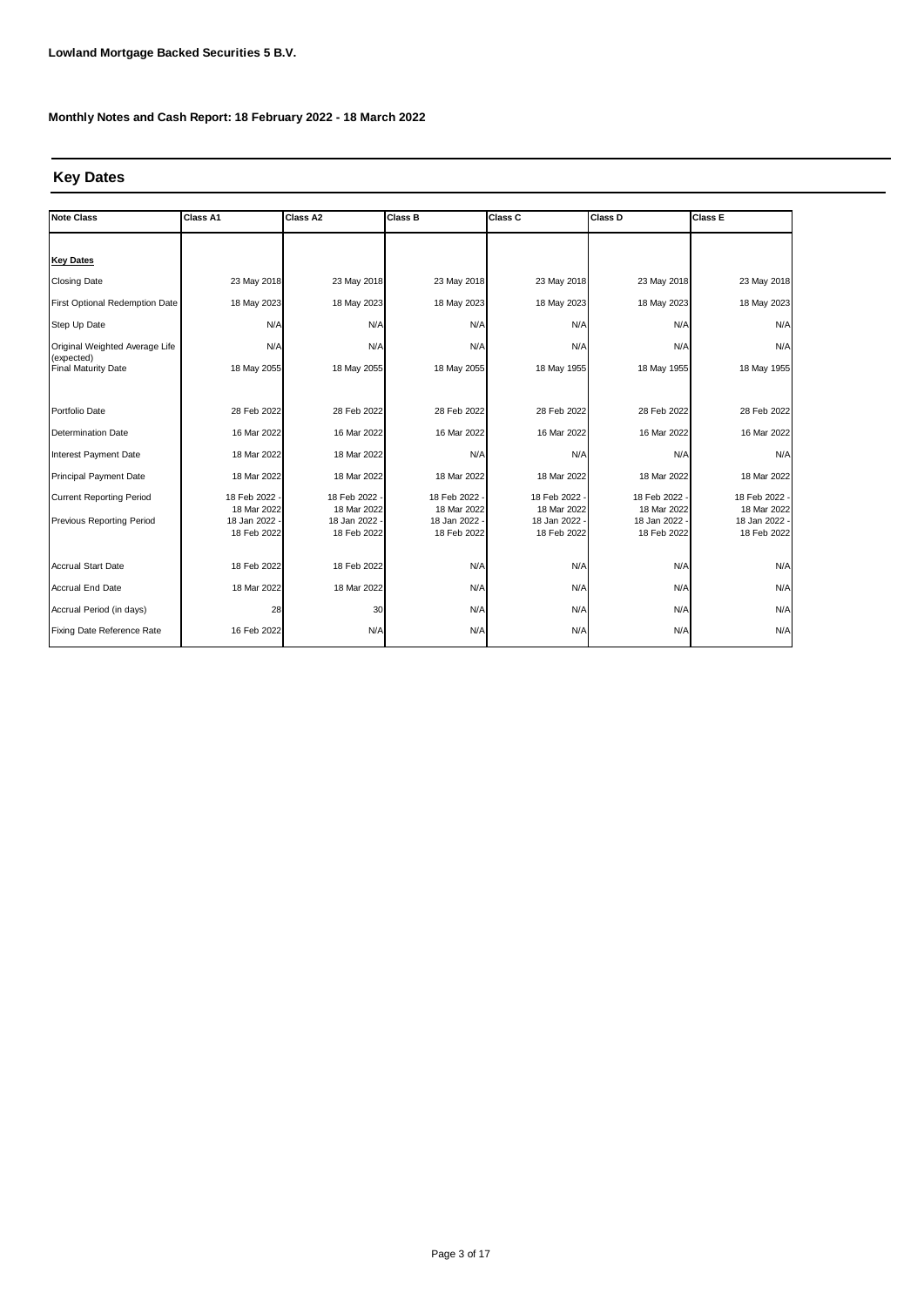# **Bond Report**

| <b>Note Class</b>                                                                                             | Class A1                            | Class A2                    | <b>Class B</b>                                                                                                                                                                   | Class C                      | Class D                       | <b>Class E</b>                  |
|---------------------------------------------------------------------------------------------------------------|-------------------------------------|-----------------------------|----------------------------------------------------------------------------------------------------------------------------------------------------------------------------------|------------------------------|-------------------------------|---------------------------------|
|                                                                                                               |                                     |                             |                                                                                                                                                                                  |                              |                               |                                 |
| General information                                                                                           |                                     |                             |                                                                                                                                                                                  |                              |                               |                                 |
| <b>Issuer</b>                                                                                                 | <b>Lowland Mortgage</b>             | Lowland Mortgage            | <b>Lowland Mortgage</b><br>Backed Securities 5 B.V. Backed Securities 5 B.V. Backed Securities 5 B.V. Backed Securities 5 B.V. Backed Securities 5 B.V. Backed Securities 5 B.V. | Lowland Mortgage             | Lowland Mortgage              | <b>Lowland Mortgage</b>         |
| Legal Entity Identifier (LEI)                                                                                 | 724500T5BI90JDS4TH12                | 724500T5BI90JDS4TH12        | 724500T5BI90JDS4TH12                                                                                                                                                             | 724500T5BI90JDS4TH12         | 724500T5BI90JDS4TH12          | 724500T5BI90JDS4TH12            |
| <b>ISIN Code</b>                                                                                              | XS1815296014                        | XS1815297095                | XS1815297178                                                                                                                                                                     | XS1815297509                 | XS1815297764                  | XS1815297921                    |
| Common code                                                                                                   | 181529601                           | 181529709                   | 181529717                                                                                                                                                                        | 181529750                    | 181529776                     | 181529792                       |
| Security code                                                                                                 |                                     |                             |                                                                                                                                                                                  |                              |                               |                                 |
| Stock Exchange Listing(s)                                                                                     | <b>Euronext Exchange</b>            | <b>Euronext Exchange</b>    | Euronext Exchange                                                                                                                                                                | <b>Euronext Exchange</b>     | <b>Euronext Exchange</b>      | Euronext Exchange               |
| Currency                                                                                                      | <b>EUR</b>                          | <b>EUR</b>                  | <b>EUR</b>                                                                                                                                                                       | <b>EUR</b>                   | <b>EUR</b>                    | <b>EUR</b>                      |
| Applicable exchange rate                                                                                      | Not Applicable                      | Not Applicable              | Not Applicable                                                                                                                                                                   | Not Applicable               | Not Applicable                | Not Applicable                  |
| Number of Notes                                                                                               | 2127                                | 44117                       | 1273                                                                                                                                                                             | 1407                         | 804                           | 538                             |
| <b>Bond structure</b>                                                                                         | Soft Bullet                         | Soft Bullet                 | Soft Bullet                                                                                                                                                                      | Soft Bullet                  | Soft Bullet                   | Soft Bullet                     |
| Mortgage backed (yes / no)                                                                                    | Yes                                 | Yes                         | Yes                                                                                                                                                                              | Yes                          | Yes                           | Yes                             |
| Original Credit Rating(s)                                                                                     | $-$ / Aaa (sf) / AAA (sf) / $\cdot$ | - / Aaa (sf) / AAA (sf) / - | -/Aa3 (sf) / AAA (sf) / -                                                                                                                                                        | $-$ / A2 (sf) / AA- (sf) / - | $-$ / Baa1 (sf) / A- (sf) / - | $-$ / n.r. (sf) / BB+ (sf) / -  |
| (S&P/Moody's/Fitch/DBRS)<br><b>Current Credit Rating(s)</b><br>(S&P/Moody's/Fitch/DBRS)<br>Credit enhancement | - / Aaa (sf) / AAA (sf) / -         | -/ Aaa (sf) / AAA (sf) / -  | $-$ / Aa2 (sf) / AAA (sf) / -                                                                                                                                                    | $-$ / A2 (sf) / AA+ (sf) / - | -/Baa2 (sf) / AA- (sf) / -    | $-$ / n.r. (sf) / BBB- (sf) / - |
| -Through reserve fund                                                                                         | 0.00                                | 0.00                        | 0.00                                                                                                                                                                             | 0.00                         | 0.00                          | 0.00                            |
| -Through subordination                                                                                        | 402,200,000.00                      | 402,200,000.00              | 274,900,000.00                                                                                                                                                                   | 134,200,000.00               | 53,800,000.00                 | 0.00                            |
| Total                                                                                                         | 402,200,000.00                      | 402,200,000.00              | 274.900.000.00                                                                                                                                                                   | 134,200,000.00               | 53,800,000.00                 | 0.00                            |
| Liquidity support                                                                                             |                                     |                             |                                                                                                                                                                                  |                              |                               |                                 |
| -Through cash advance facility                                                                                | 69,366,000.00                       | 69,366,000.00               | N/A                                                                                                                                                                              | N/A                          | N/A                           | N/A                             |
| -Through reserve fund                                                                                         | 0.00                                | 0.00                        | N/A                                                                                                                                                                              | N/A                          | N/A                           | N/A                             |
| Total                                                                                                         | 69,366,000.00                       | 69,366,000.00               | N/A                                                                                                                                                                              | N/A                          | N/A                           | N/A                             |
|                                                                                                               |                                     |                             |                                                                                                                                                                                  |                              |                               |                                 |

Transaction compliant with retention requirements\*

Yes \*

| Percentage retained at Closing                                             | 100.00% | 100.00% | 100.00% | 100.00% | 100.00% | 100.00% |
|----------------------------------------------------------------------------|---------|---------|---------|---------|---------|---------|
| Date<br>Percentage placed at Closing Date<br>(privately and/or publicly)   | 0.00%   | 0.00%   | 0.00%   | 0.00%   | 0.00%   | 0.00%   |
| Total                                                                      | 100.00% | 100.00% | 100.00% | 100.00% | 100.00% | 100.00% |
| Percentage retained at Reporting                                           | 100.00% | 100.00% | 100.00% | 100.00% | 100.00% | 100.00% |
| Date<br>Percentage placed at Reporting<br>Date (privately and/or publicly) | 0.00%   | 0.00%   | 0.00%   | 0.00%   | 0.00%   | 0.00%   |
| Total                                                                      | 100.00% | 100.00% | 100.00% | 100.00% | 100.00% | 100.00% |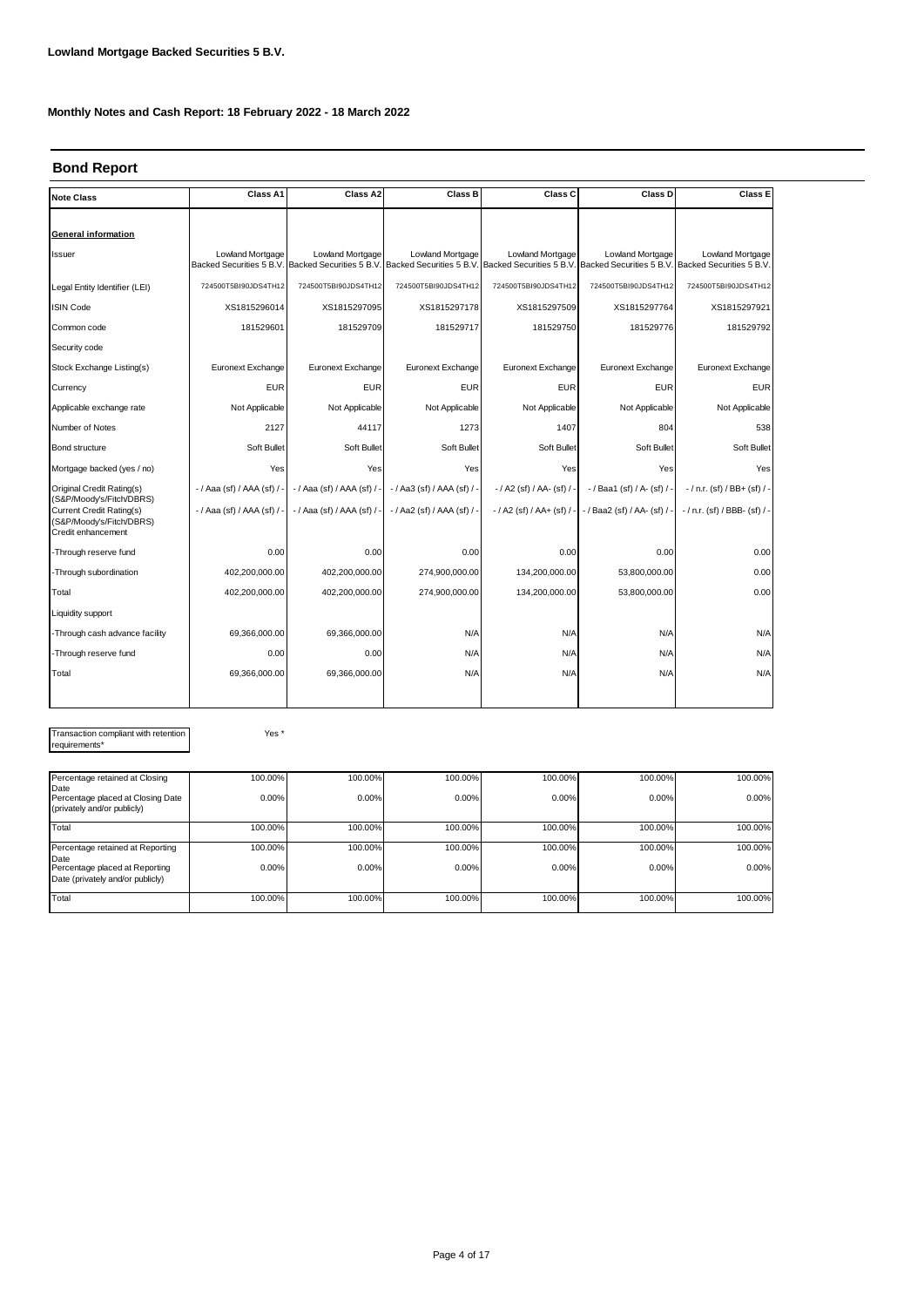# **Bond Report (2)**

| <b>Note Class</b>                                | Class A1       | Class A2         | <b>Class B</b> | Class C        | Class D       | Class E       |
|--------------------------------------------------|----------------|------------------|----------------|----------------|---------------|---------------|
|                                                  |                |                  |                |                |               |               |
| <b>Principal information</b>                     |                |                  |                |                |               |               |
| Original Principal Balance                       | 212,700,000.00 | 4,411,700,000.00 | 127,300,000.00 | 140,700,000.00 | 80,400,000.00 | 53,800,000.00 |
| Principal Balance before                         | 212,700,000.00 | 4,411,700,000.00 | 127,300,000.00 | 140,700,000.00 | 80,400,000.00 | 53,800,000.00 |
| Payment<br><b>Total Principal Payments</b>       | 0.00           | 0.00             | 0.00           | 0.00           | 0.00          | 0.00          |
| Principal Balance after Payment                  | 212,700,000.00 | 4,411,700,000.00 | 127,300,000.00 | 140,700,000.00 | 80,400,000.00 | 53,800,000.00 |
| Principal Balance per Note                       | 100,000.00     | 100,000.00       | 100,000.00     | 100,000.00     | 100,000.00    | 100,000.00    |
| before Payment<br>Previous Factor                | 1.00000        | 1.00000          | 1.00000        | 1.00000        | 1.00000       | 1.00000       |
| Principal Payments per Note                      | 0.00           | 0.00             | 0.00           | 0.00           | 0.00          | 0.00          |
| Balance after Payment per Note                   | 100,000.00     | 100,000.00       | 100,000.00     | 100,000.00     | 100,000.00    | 100,000.00    |
| <b>Current Factor</b>                            | 1.00000        | 1.00000          | 1.00000        | 1.00000        | 1.00000       | 1.00000       |
|                                                  |                |                  |                |                |               |               |
| Principal Deficiency Ledger                      |                |                  |                |                |               |               |
| PDL Balance Previous Interest                    | 0.00           | 0.00             | 0.00           | 0.00           | 0.00          | 0.00          |
| Payment Date<br>Additions to PDL in current      | 0.00           | 0.00             | 0.00           | 0.00           | 0.00          | 0.00          |
| reporting period<br>Releases from PDL in current | 0.00           | 0.00             | 0.00           | 0.00           | 0.00          | 0.00          |
| reporting period<br>PDL Balance Current Interest | 0.00           | 0.00             | 0.00           | 0.00           | 0.00          | 0.00          |
| Payment Date<br>Cumulative Additions to PDL      | 0.00           | 0.00             | 0.00           | 0.00           | 0.00          | 596,860.71    |
| <b>Cumulative Releases from PDL</b>              | 0.00           | 0.00             | 0.00           | 0.00           | 0.00          | 596,860.71    |
|                                                  |                |                  |                |                |               |               |
| Interest information                             |                |                  |                |                |               |               |
| <b>Accrual Start Date</b>                        | 18 Feb 22      | 18 Feb 22        | N/A            | N/A            | N/A           | N/A           |
| <b>Accrual End Date</b>                          | 18 Mar 22      | 18 Mar 22        | N/A            | N/A            | N/A           | N/A           |
| Accrual Period (in days)                         | 28             | 30               | N/A            | N/A            | N/A           | N/A           |
| Fixing Date Reference Rate                       | 16 Feb 22      | N/A              | N/A            | N/A            | N/A           | N/A           |
| Reference Rate                                   | Euribor_1M     | N/A              | N/A            | N/A            | N/A           | N/A           |
| Coupon Reference Rate (in %)                     | $-0.558$       | N/A              | N/A            | N/A            | N/A           | N/A           |
| Margin (in bps)                                  | 50.00          | N/A              | N/A            | N/A            | N/A           | N/A           |
| Step Up Margin (in bps)                          | N/A            | N/A              | N/A            | N/A            | N/A           | N/A           |
| Current Coupon (in bps)                          | 0.000          | 100.000          | N/A            | N/A            | N/A           | N/A           |
| Day Count Convention                             | act/360        | fixed 30/360     | N/A            | N/A            | N/A           | N/A           |
| <b>Total Interest Payments</b>                   | 0.00           | 3,676,269.61     | N/A            | N/A            | N/A           | N/A           |
| Interest Payments Per Note                       | 0.00           | 83.33            | N/A            | N/A            | N/A           | N/A           |
| Scheduled Interest Payment                       | 0.00           | 3,676,269.61     | N/A            | N/A            | N/A           | N/A           |
| Current Interest Shortfall                       | 0.00           |                  |                |                | N/A           | N/A           |
| Cumulative Interest Shortfall                    | 0.00           | 0.00<br>0.00     | N/A<br>N/A     | N/A<br>N/A     | N/A           | N/A           |
|                                                  |                |                  |                |                |               |               |
| Total Principal + Interest<br>Payments           | 0.00           | 3,676,269.61     | 0.00           | 0.00           | 0.00          | 0.00          |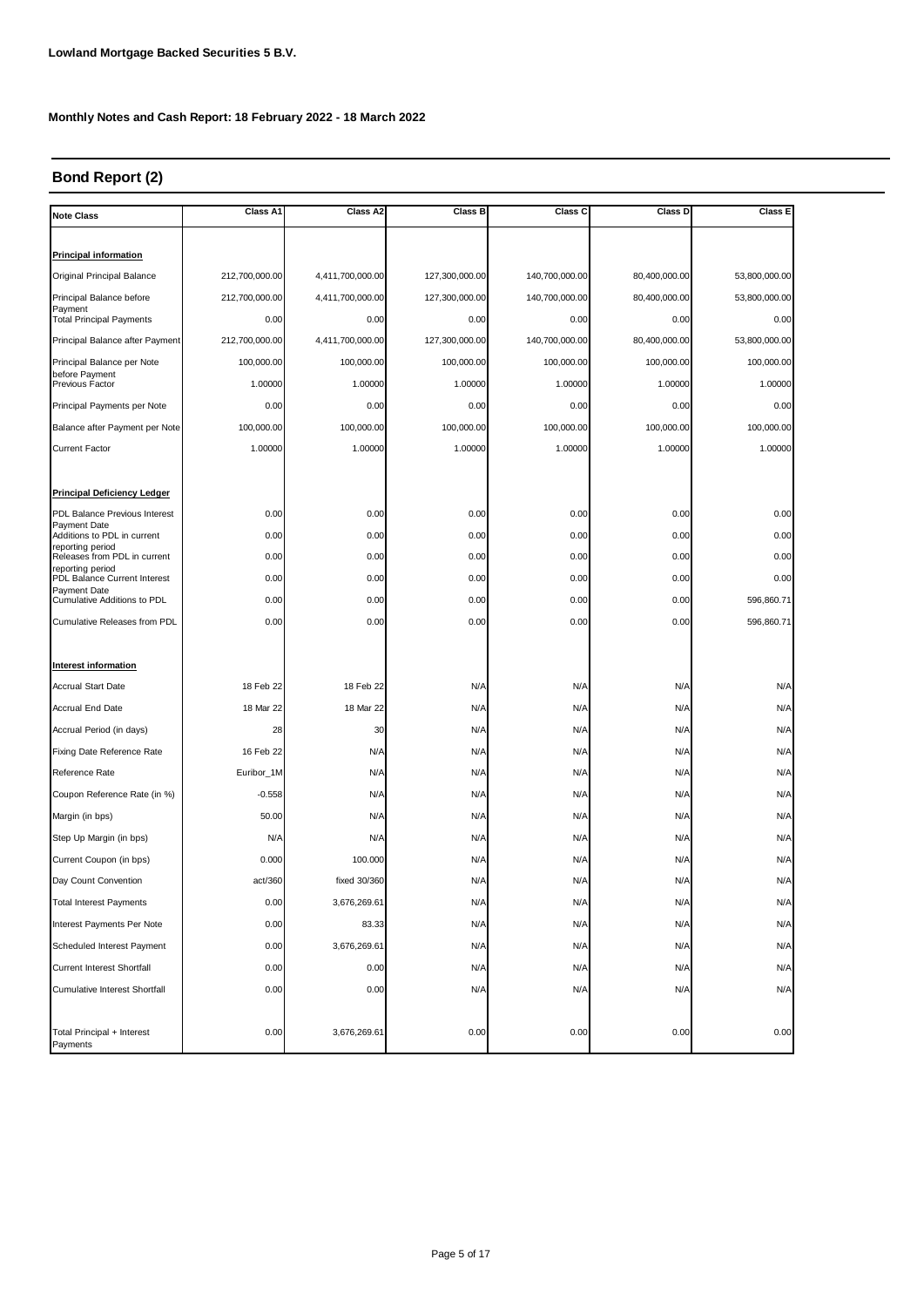# **Revenue Priority of Payments**

|                                                                                                                                                                                                                                                                                                               | <b>Previous Period</b> | <b>Current Period</b> |
|---------------------------------------------------------------------------------------------------------------------------------------------------------------------------------------------------------------------------------------------------------------------------------------------------------------|------------------------|-----------------------|
| <b>Available Revenue Funds</b>                                                                                                                                                                                                                                                                                |                        |                       |
| (i) as interest on the Mortgage Receivables less, with respect to each Savings Mortgage Receivable;                                                                                                                                                                                                           | 9,519,232.70           | 9,487,556.92          |
| (ii) as interest accrued on the Issuer Collection Account excl. the Financial Cash Collateral Ledger;                                                                                                                                                                                                         | $-11,975.56$           | $-10,376.15$          |
| (iii) as prepayment penalties under the Mortgage Receivables;                                                                                                                                                                                                                                                 | 1,370,554.83           | 1,232,346.59          |
| (iv) as Net Foreclosure Proceeds on any Mortgage Receivables to the extent such proceeds do not relate to                                                                                                                                                                                                     | 0.00                   | 0.00                  |
| principal;<br>(v) amounts to be drawn from the Issuer Collection Account and/or the Custody Cash Account equal to any Set-                                                                                                                                                                                    | 0.00                   | 0.00                  |
| Off Amount and Commingling Amount and/or the proceeds of Securities;<br>(vi) as amounts received in connection with a repurchase of Mortgage Receivables;                                                                                                                                                     | 111,190.45             | 135,965.51            |
| (vii) as amounts received in connection with a sale of Mortgage Receivables;                                                                                                                                                                                                                                  | 0.00                   | 0.00                  |
| (viii) as amounts received as post-foreclosure proceeds on the Mortgage Receivables;                                                                                                                                                                                                                          | 0.00                   | 0.00                  |
| (ix) as amounts to be drawn under the Cash Advance Facility (other than Cash Advance Facility Stand-by                                                                                                                                                                                                        | 0.00                   | 0.00                  |
| Drawings);<br>(x) as amounts deducted from the Available Principal Funds on such Notes Payment Date as Interest Shortfall;                                                                                                                                                                                    | 0.00                   | 0.00                  |
| (xi) as amounts to be drawn from the Issuer Collection Account with a corresponding debit to the Interest                                                                                                                                                                                                     | 0.00                   | 0.00                  |
| Reconciliation Ledger: and<br>(xii) any amounts standing to the credit of the Issuer Collection Account and the Custody Cash Account, after all                                                                                                                                                               | 0.00                   | 0.00                  |
| payment obligations of the Issuer under the Transaction Documents, other than towards payment of any<br>Less; (xiii) on the first Payment Date of each calendar year a minimum of 2,500,-;<br>-/-                                                                                                             | 0.00                   | 0.00                  |
| $-/-$<br>Less: (xiv) any amount to be credited to the Interest Reconciliation Ledger on the immediately succeeding<br>Payment Date.                                                                                                                                                                           | 0.00                   | 0.00                  |
| Total Available Revenue Funds<br><b>Revenue Priority of Payments</b>                                                                                                                                                                                                                                          | 10,989,002.42          | 10,845,492.87         |
| (a) first, in or towards satisfaction, fees or other remuneration due and payable to the Directors and Security                                                                                                                                                                                               | 10,742.34              | 235.65                |
| Trustee:<br>(b) second, in or towards satisfaction of an administration fee and all costs and expenses due and payable to                                                                                                                                                                                     | 592,329.86             | 535,058.41            |
| the Pool Servicers and the Issuer Administrator;<br>(c) third, in or towards satisfaction of, any amounts due and payable to (i) third parties, the Credit Rating                                                                                                                                             | 373.00                 | 36,953.40             |
| Agencies, any legal advisor, auditor and accountant, (ii) the Paying and the Reference Agent,<br>(iii) the CAF Commitment Fee and (iv) to the Issuer Account Bank;                                                                                                                                            | 6,745.67               | 6,260.51              |
| (d) fourth, in or towards satisfaction of (i) any amounts due to the Cash Advance Facility Provider other than the<br>Cash Advance Facility Commitment Fee and (ii) a Cash Advance Facility Stand-by Drawing;<br>(e) fifth, in or towards satisfaction, all amounts of interest due but unpaid in respect of: | 0.00                   | 0.00                  |
| - the Senior Class A1 Notes and                                                                                                                                                                                                                                                                               | 0.00                   | 0.00                  |
| - the Senior Class A2 Notes;                                                                                                                                                                                                                                                                                  | 3.676.269.61           | 3,676,269.61          |
| (f) sixth, in or towards satisfaction of sums to be credited to the Class A Principal Deficiency Leger;                                                                                                                                                                                                       | 0.00                   | 0.00                  |
| (q) seventh, in or towards satisfaction of sums to be credited to the Class B Principal Deficiency Ledger:                                                                                                                                                                                                    | 0.00                   | 0.00                  |
| (h) eighth, in or towards satisfaction of sums to be credited to the Class C Principal Deficiency Ledger;                                                                                                                                                                                                     | 0.00                   | 0.00                  |
| (i) ninth, in or towards satisfaction of sums to be credited to the Class D Principal Deficiency Ledger;                                                                                                                                                                                                      | 0.00                   | 0.00                  |
| (i) tenth, in or towards satisfaction of sums to be credited to the Class E Principal Deficiency Ledger;                                                                                                                                                                                                      | 0.00                   | 0.00                  |
| (k) eleventh, in or towards satisfaction of gross-up amounts or additional amounts due, if any, to the Cash                                                                                                                                                                                                   | 0.00                   | 0.00                  |
| Advance Facility Provider; and<br>(I) twelfth, in or towards satisfaction of a Deferred Purchase Price Instalment to the Sellers.                                                                                                                                                                             | 6,702,541.94           | 6,590,715.29          |
| <b>Total Revenue Priority of Payments</b>                                                                                                                                                                                                                                                                     | 10,989,002.42          | 10,845,492.87         |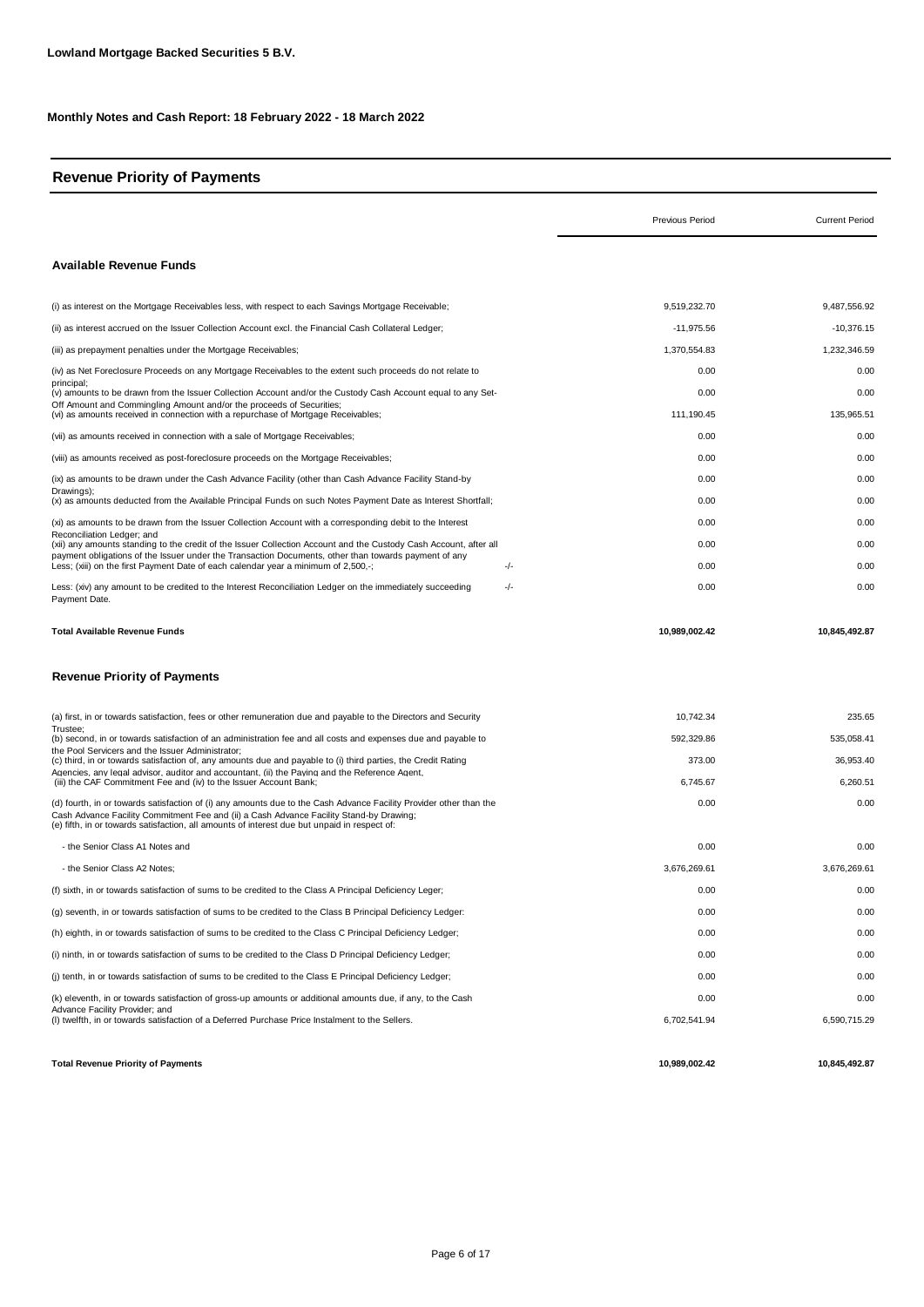# **Redemption Priority of Payments**

|                                                                                                                                                       |     | <b>Previous Period</b> | <b>Current Period</b> |
|-------------------------------------------------------------------------------------------------------------------------------------------------------|-----|------------------------|-----------------------|
| <b>Floating Rate Available Principal Funds</b>                                                                                                        |     |                        |                       |
| (i) as repayment and prepayment of principal under the Floating Rate Mortgage Receivables;                                                            |     | 2,410,851.83           | 2,326,994.66          |
| (ii) as partial repayment and prepayment of principal under the Floating Rate Mortgage Receivables;                                                   |     | 20,471.79              | 22,483.82             |
| (iii) as Net Foreclosure Proceeds on any Floating Rate Mortgage Receivable to the extent such proceeds relate                                         |     | 0.00                   | 0.00                  |
| to principal;<br>(iv) as amounts received in connection with a repurchase of Floating Rate Mortgage Receivables;                                      |     | 170,000.00             | 0.00                  |
| (v) as amounts received in connection with a sale of Floating Rate Mortgage Receivables;                                                              |     | 0.00                   | 0.00                  |
| (vi) as the Floating Rate Fraction of the amounts to be credited to the Principal Deficiency Ledger;                                                  |     | 0.00                   | 0.00                  |
| (vii) as Participation Increase and as amounts to be received as Initial Participation;                                                               |     | 8,183.82               | 8,350.61              |
| (viii) as amounts received from the Construction Deposit Account by means of set-off with the Floating Rate                                           |     | 0.00                   | 0.00                  |
| Mortgage Receivables;<br>(ix) as an amount equal to the part of the Reserved Amount equal to the balance standing to the credit of the                |     | 30.53                  | 31.85                 |
| Floating Rate Purchase Ledger; and<br>(x) as the Floating Rate Fraction of any amount to be drawn from the Principal Reconciliation Ledger.           |     | 0.00                   | 0.00                  |
| Less: (xi) the Floating Rate Fraction of any Interest Shortfall;                                                                                      | -/- | 0.00                   | 0.00                  |
| Less: (xii) the Floating Rate Fraction of any amount to be credited to the Principal Reconciliation Ledger;                                           | -/- | 0.00                   | 0.00                  |
| Less: (xiii) the Initial Purchase Price of any Floating Rate Further Advance Receivables and                                                          | -/- | 58,918.98              | 1,710,367.76          |
| Less: (xiv) such part of the Reserved Amount to be credited to the Floating Rate Purchase Ledger on the<br>immediately succeeding Notes Payment Date. | -/- | 2,550,618.99           | 647,493.18            |
| Total Floating Rate Available Principal Funds                                                                                                         |     | 0.00                   | 0.00                  |
| Fixed Rate Available Principal Funds                                                                                                                  |     |                        |                       |
| (i) as repayment and prepayment of principal under the Fixed Rate Mortgage Receivables;                                                               |     | 33, 356, 472.53        | 46,350,948.10         |
| (ii) as partial repayment and prepayment of principal under the Fixed Rate Mortgage Receivables;                                                      |     | 6,266,974.53           | 6,260,337.79          |
| (iii) as Net Foreclosure Proceeds on any Fixed Rate Mortgage Receivable to the extent such proceeds relate to                                         |     | 0.00                   | 0.00                  |
| principal;<br>(iv) as amounts received in connection with a repurchase of Fixed Rate Mortgage Receivables;                                            |     | 1,362,346.45           | 2,088,871.84          |
| (v) as amounts received in connection with a sale of Fixed Rate Mortgage Receivables;                                                                 |     | 0.00                   | 0.00                  |
| (vi) as the Fixed Rate Fraction of amounts to be credited to the Principal Deficiency Ledger;                                                         |     | 0.00                   | 0.00                  |
| (vii) as Participation Increase and as amounts to be received as Initial Participation                                                                |     | 1,127,496.38           | 1,183,644.06          |
| (viii) as amounts received from the Construction Deposit Account by means of set-off with the Fixed Rate                                              |     | 0.00                   | 0.00                  |
| Mortgage Receivables;<br>(ix) as an amount equal to the part of the Reserved Amount equal to the balance standing to the credit of the                |     | 633.15                 | 660.53                |
| Fixed Rate Purchase Ledger; and<br>(x) as the Fixed Rate Fraction of any amount to be drawn from the Principal Reconciliation Ledger.                 |     | 0.00                   | 0.00                  |
| Less: (xi) the Fixed Rate Fraction of any Interest Shortfall;                                                                                         | -/- | 0.00                   | 0.00                  |
| Less: (xii) the Fixed Rate Fraction of any amount to be credited to the Principal Reconciliation Ledger.                                              | -/- | 0.00                   | 0.00                  |
| Less: (xiii) the Initial Purchase Price of any Fixed Rate Further Advance Receivables.                                                                | -/- | 44,663,849.65          | 56,531,891.35         |
| Less: (xiv) such part of the Reserved Amount to be credited to the Fixed Rate Purchase Ledger on the<br>immediately succeeding Notes Payment Date.    | -/- | $-2,549,926.61$        | -647,429.03           |
| <b>Total Fixed Rate Available Principal Funds</b>                                                                                                     |     | 0.00                   | 0.00                  |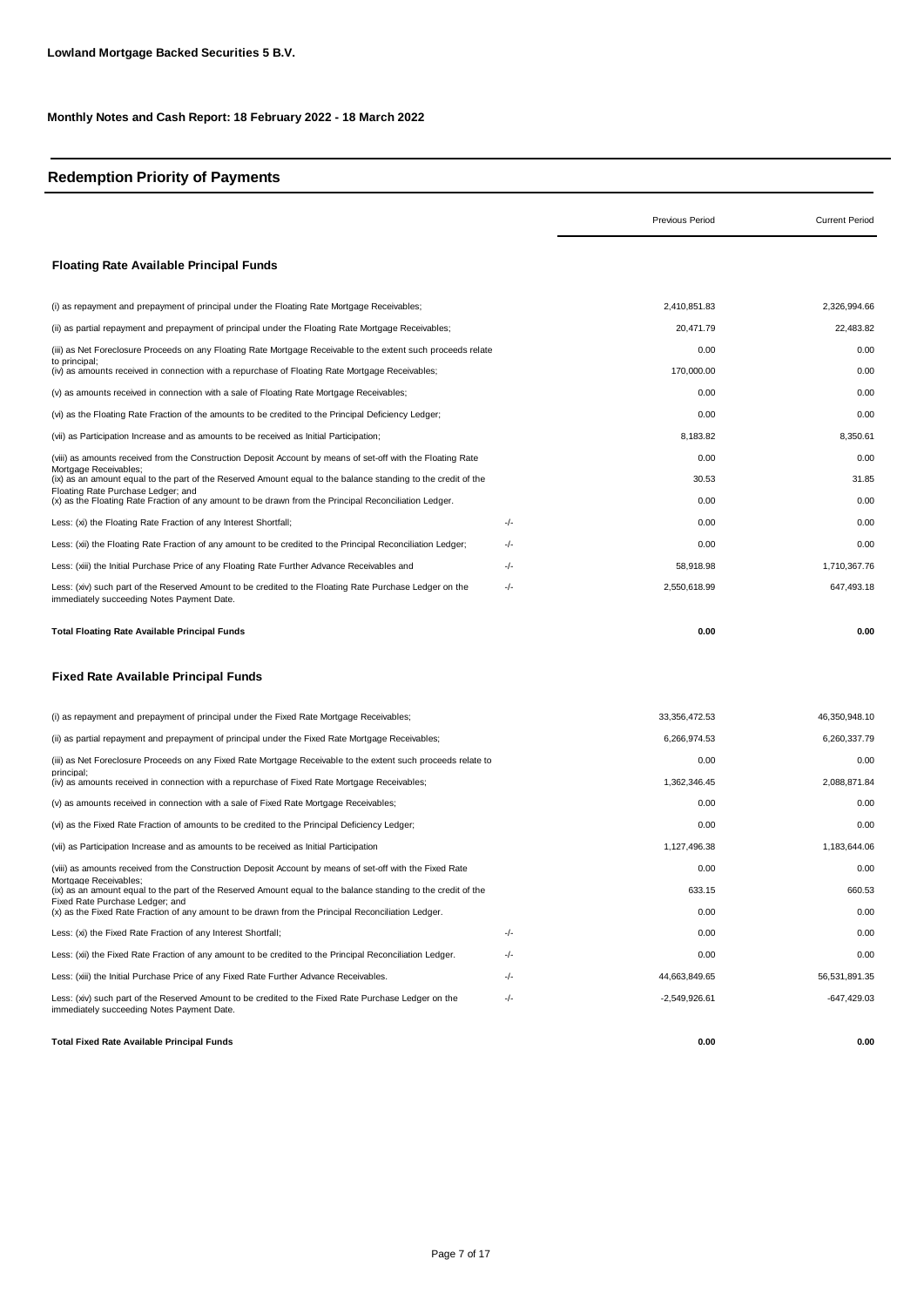# **Redemption Priority of Payments**

| <b>Total Redemption Priority of Payments</b>                                                                               | 0.00 | 0.00 |
|----------------------------------------------------------------------------------------------------------------------------|------|------|
|                                                                                                                            |      |      |
| (e) fifth, in or towards satisfaction of principal amounts due under the Subordinated Class E Notes; and                   | 0.00 | 0.00 |
| (d) fourth, in or towards satisfaction of principal amounts due under the Junior Class D Notes;                            | 0.00 | 0.00 |
| (c) third, in or towards satisfaction of principal amounts due under the Mezzanine Class C Notes;                          | 0.00 | 0.00 |
| (b) second, in or towards satisfaction of principal amounts due under the Mezzanine Class B Notes;                         | 0.00 | 0.00 |
| Senior Class A2 Notes:<br>thereafter, in or towards satisfaction of principal amounts due under the Senior Class A1 Notes; | 0.00 | 0.00 |
| (a) first, (ii) the Fixed Rate Redemption Available Amount will be applied for principal amounts due under the             | 0.00 | 0.00 |
| Senior Class A1 Notes:<br>thereafter, in or towards satisfaction of principal amounts due under the Senior Class A2 Notes; | 0.00 | 0.00 |
| (a) first, (i) the Floating Rate Redemption Available Amount will be applied for principal amounts due under the           | 0.00 | 0.00 |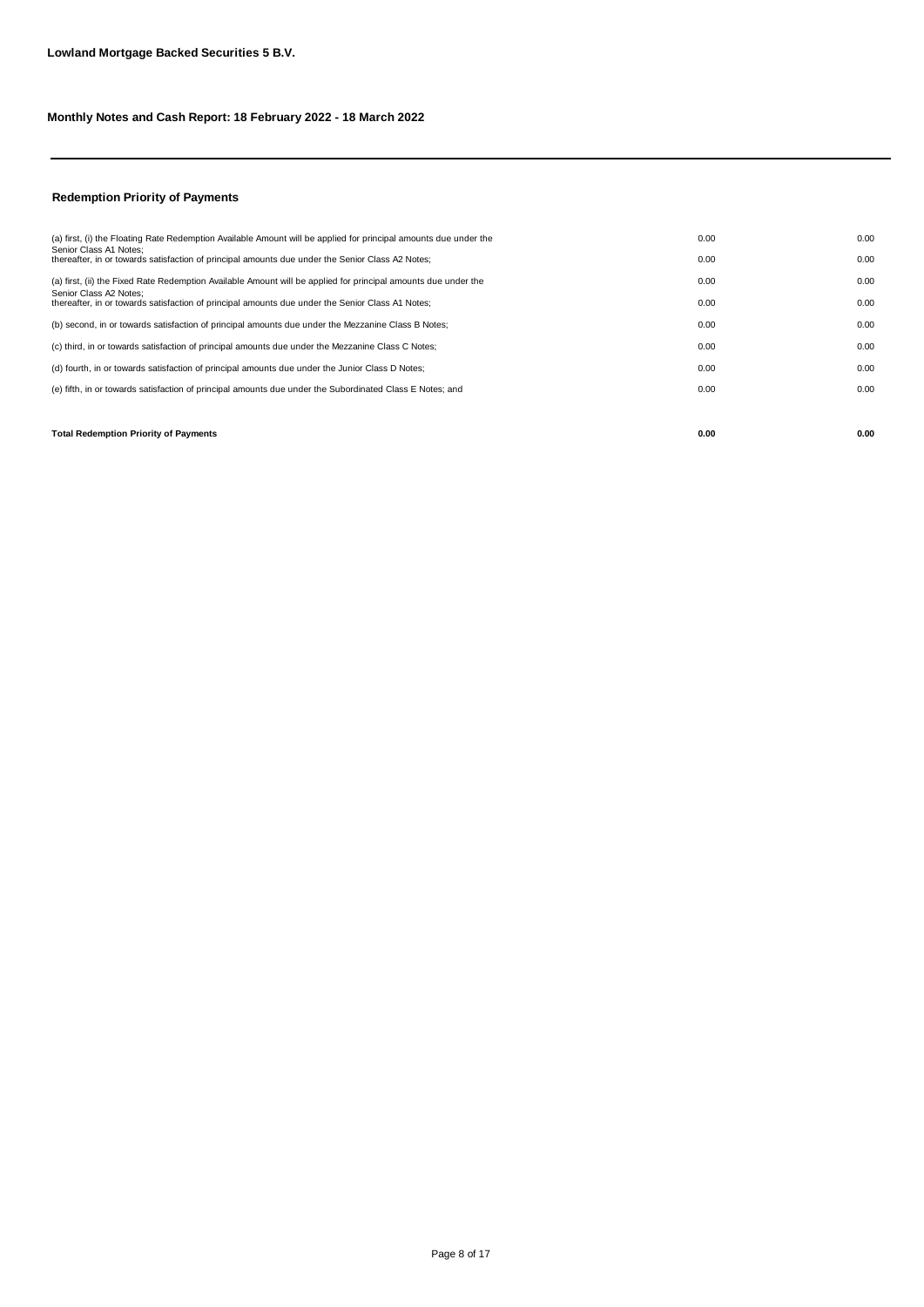## **Issuer Accounts**

|                                                                                                                 | <b>Current Period</b> |
|-----------------------------------------------------------------------------------------------------------------|-----------------------|
| <b>Floating Rate GIC Account</b><br>Issuer Transaction Account balance at the beginning of the Reporting Period | 11,981.55             |
| Issuer Transaction Account balance at the end of the Reporting Period                                           | 11,353.31             |
| <b>Construction Deposit Account</b>                                                                             |                       |
| Construction Deposit Account balance at the beginning of the Reporting Period                                   | 8,476,887.14          |
| Additions to the Construction Deposit Account                                                                   | 297,570.77            |
| Paid from Construction Deposit Account                                                                          | 0.00                  |
| Construction Deposit Account balance at the end of the Reporting Period                                         | 8.774.457.91          |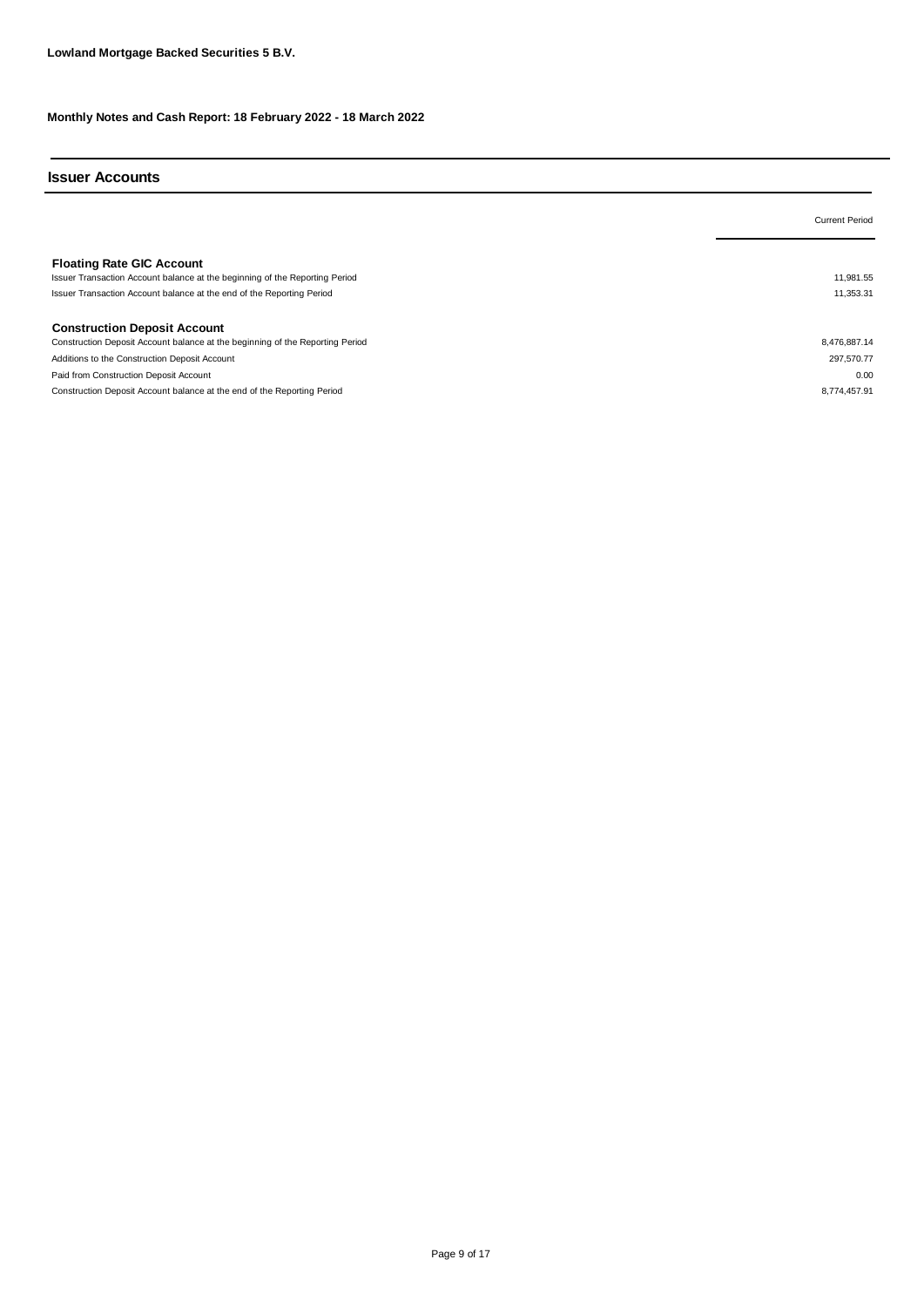# **Additional Information**

| <b>Cash Advance Facility</b><br>Cash Advance Facility Stand-by Drawing Amount Amount deposited in the Collection Account:<br>0.00<br>Cash Advance Facility Maximum Amount current Reporting Period<br>69,366,000.00<br>Cash Advance Facility Maximum Amount next Reporting Period (at the most)<br>69,366,000.00<br>Interest due on Cash Advance Facility Drawings<br>0.00<br>Interest paid on Cash Advance Facility Drawings<br>0.00<br>Cash Advance Facility Drawn Amount at the beginning of the Reporting Period<br>0.00<br>Cash Advance Facility Repayment current Reporting Period<br>0.00<br>Cash Advance Facility Drawing current Reporting Period<br>0.00<br>Cash Advance Facility Drawn Amount at the end of the Reporting Period<br>0.00<br><b>Reserve Fund</b><br>Not applicable<br>Set-Off Financial Cash Collateral Ledger<br>The Potential Set-Off Required Amount<br>0.00<br>The Posted Set-Off Financial Cash Collateral Value, start period<br>0.00<br>Current drawing from the Set-Off Financial Cash Collateral Ledger<br>0.00<br>The Set-off Delivery Amount<br>0.00<br>The Set-off Return Amount<br>0.00<br>Received Interest on Set-Off Financial Cash Collateral Ledger<br>0.00<br>Paid Interest on Set-Off Financial Cash Collateral Ledger<br>0.00<br>The Posted Set-Off Financial Cash Collateral Value, end period<br>0.00<br><b>Commingling Financial Cash Collateral Ledger</b><br>The Potential Commingling Required Amount<br>0.00<br>The Posted Commingling Financial Cash Collateral Value, start period<br>0.00<br>Current drawing from the Commingling Financial Cash Collateral Ledger<br>0.00<br>Commingling Delivery Amount<br>0.00<br>0.00<br>Commingling Return Amount<br>Received Interest on Commingling Financial Cash Collateral Ledger<br>0.00<br>Paid Interest on Commingling Financial Cash Collateral Ledger<br>0.00<br>The Posted Commingling Financial Cash Collateral Value, end period<br>0.00<br><b>REPO Available Amount</b><br>REPO Available Amount, start period<br>0.00<br>Decrease of REPO Available Amount<br>0.00<br>0.00<br>Increase of REPO Available Amount<br>REPO Available Amount, end period<br>0.00<br>Underlying collateral in form of Equivalent Securities<br>Nominal amount of government bonds, start period<br>0.00<br>0.00<br>Nominal amount of government bonds, end period<br><b>Interest Reconciliation Ledger</b><br>Balance Interest Reconciliation Ledger, start period<br>0.00<br>Drawings to the Interest Reconciliation Ledger<br>0.00<br>Credits to the Interest Reconciliation Ledger<br>0.00<br>Balance Interest Reconciliation Ledger, end period<br>0.00 | <b>Current Period</b> |
|-----------------------------------------------------------------------------------------------------------------------------------------------------------------------------------------------------------------------------------------------------------------------------------------------------------------------------------------------------------------------------------------------------------------------------------------------------------------------------------------------------------------------------------------------------------------------------------------------------------------------------------------------------------------------------------------------------------------------------------------------------------------------------------------------------------------------------------------------------------------------------------------------------------------------------------------------------------------------------------------------------------------------------------------------------------------------------------------------------------------------------------------------------------------------------------------------------------------------------------------------------------------------------------------------------------------------------------------------------------------------------------------------------------------------------------------------------------------------------------------------------------------------------------------------------------------------------------------------------------------------------------------------------------------------------------------------------------------------------------------------------------------------------------------------------------------------------------------------------------------------------------------------------------------------------------------------------------------------------------------------------------------------------------------------------------------------------------------------------------------------------------------------------------------------------------------------------------------------------------------------------------------------------------------------------------------------------------------------------------------------------------------------------------------------------------------------------------------------------------------------------------------------------------------------------------------------------------------------------------------------------------------------------|-----------------------|
|                                                                                                                                                                                                                                                                                                                                                                                                                                                                                                                                                                                                                                                                                                                                                                                                                                                                                                                                                                                                                                                                                                                                                                                                                                                                                                                                                                                                                                                                                                                                                                                                                                                                                                                                                                                                                                                                                                                                                                                                                                                                                                                                                                                                                                                                                                                                                                                                                                                                                                                                                                                                                                                     |                       |
|                                                                                                                                                                                                                                                                                                                                                                                                                                                                                                                                                                                                                                                                                                                                                                                                                                                                                                                                                                                                                                                                                                                                                                                                                                                                                                                                                                                                                                                                                                                                                                                                                                                                                                                                                                                                                                                                                                                                                                                                                                                                                                                                                                                                                                                                                                                                                                                                                                                                                                                                                                                                                                                     |                       |
|                                                                                                                                                                                                                                                                                                                                                                                                                                                                                                                                                                                                                                                                                                                                                                                                                                                                                                                                                                                                                                                                                                                                                                                                                                                                                                                                                                                                                                                                                                                                                                                                                                                                                                                                                                                                                                                                                                                                                                                                                                                                                                                                                                                                                                                                                                                                                                                                                                                                                                                                                                                                                                                     |                       |
|                                                                                                                                                                                                                                                                                                                                                                                                                                                                                                                                                                                                                                                                                                                                                                                                                                                                                                                                                                                                                                                                                                                                                                                                                                                                                                                                                                                                                                                                                                                                                                                                                                                                                                                                                                                                                                                                                                                                                                                                                                                                                                                                                                                                                                                                                                                                                                                                                                                                                                                                                                                                                                                     |                       |
|                                                                                                                                                                                                                                                                                                                                                                                                                                                                                                                                                                                                                                                                                                                                                                                                                                                                                                                                                                                                                                                                                                                                                                                                                                                                                                                                                                                                                                                                                                                                                                                                                                                                                                                                                                                                                                                                                                                                                                                                                                                                                                                                                                                                                                                                                                                                                                                                                                                                                                                                                                                                                                                     |                       |
|                                                                                                                                                                                                                                                                                                                                                                                                                                                                                                                                                                                                                                                                                                                                                                                                                                                                                                                                                                                                                                                                                                                                                                                                                                                                                                                                                                                                                                                                                                                                                                                                                                                                                                                                                                                                                                                                                                                                                                                                                                                                                                                                                                                                                                                                                                                                                                                                                                                                                                                                                                                                                                                     |                       |
|                                                                                                                                                                                                                                                                                                                                                                                                                                                                                                                                                                                                                                                                                                                                                                                                                                                                                                                                                                                                                                                                                                                                                                                                                                                                                                                                                                                                                                                                                                                                                                                                                                                                                                                                                                                                                                                                                                                                                                                                                                                                                                                                                                                                                                                                                                                                                                                                                                                                                                                                                                                                                                                     |                       |
|                                                                                                                                                                                                                                                                                                                                                                                                                                                                                                                                                                                                                                                                                                                                                                                                                                                                                                                                                                                                                                                                                                                                                                                                                                                                                                                                                                                                                                                                                                                                                                                                                                                                                                                                                                                                                                                                                                                                                                                                                                                                                                                                                                                                                                                                                                                                                                                                                                                                                                                                                                                                                                                     |                       |
|                                                                                                                                                                                                                                                                                                                                                                                                                                                                                                                                                                                                                                                                                                                                                                                                                                                                                                                                                                                                                                                                                                                                                                                                                                                                                                                                                                                                                                                                                                                                                                                                                                                                                                                                                                                                                                                                                                                                                                                                                                                                                                                                                                                                                                                                                                                                                                                                                                                                                                                                                                                                                                                     |                       |
|                                                                                                                                                                                                                                                                                                                                                                                                                                                                                                                                                                                                                                                                                                                                                                                                                                                                                                                                                                                                                                                                                                                                                                                                                                                                                                                                                                                                                                                                                                                                                                                                                                                                                                                                                                                                                                                                                                                                                                                                                                                                                                                                                                                                                                                                                                                                                                                                                                                                                                                                                                                                                                                     |                       |
|                                                                                                                                                                                                                                                                                                                                                                                                                                                                                                                                                                                                                                                                                                                                                                                                                                                                                                                                                                                                                                                                                                                                                                                                                                                                                                                                                                                                                                                                                                                                                                                                                                                                                                                                                                                                                                                                                                                                                                                                                                                                                                                                                                                                                                                                                                                                                                                                                                                                                                                                                                                                                                                     |                       |
|                                                                                                                                                                                                                                                                                                                                                                                                                                                                                                                                                                                                                                                                                                                                                                                                                                                                                                                                                                                                                                                                                                                                                                                                                                                                                                                                                                                                                                                                                                                                                                                                                                                                                                                                                                                                                                                                                                                                                                                                                                                                                                                                                                                                                                                                                                                                                                                                                                                                                                                                                                                                                                                     |                       |
|                                                                                                                                                                                                                                                                                                                                                                                                                                                                                                                                                                                                                                                                                                                                                                                                                                                                                                                                                                                                                                                                                                                                                                                                                                                                                                                                                                                                                                                                                                                                                                                                                                                                                                                                                                                                                                                                                                                                                                                                                                                                                                                                                                                                                                                                                                                                                                                                                                                                                                                                                                                                                                                     |                       |
|                                                                                                                                                                                                                                                                                                                                                                                                                                                                                                                                                                                                                                                                                                                                                                                                                                                                                                                                                                                                                                                                                                                                                                                                                                                                                                                                                                                                                                                                                                                                                                                                                                                                                                                                                                                                                                                                                                                                                                                                                                                                                                                                                                                                                                                                                                                                                                                                                                                                                                                                                                                                                                                     |                       |
|                                                                                                                                                                                                                                                                                                                                                                                                                                                                                                                                                                                                                                                                                                                                                                                                                                                                                                                                                                                                                                                                                                                                                                                                                                                                                                                                                                                                                                                                                                                                                                                                                                                                                                                                                                                                                                                                                                                                                                                                                                                                                                                                                                                                                                                                                                                                                                                                                                                                                                                                                                                                                                                     |                       |
|                                                                                                                                                                                                                                                                                                                                                                                                                                                                                                                                                                                                                                                                                                                                                                                                                                                                                                                                                                                                                                                                                                                                                                                                                                                                                                                                                                                                                                                                                                                                                                                                                                                                                                                                                                                                                                                                                                                                                                                                                                                                                                                                                                                                                                                                                                                                                                                                                                                                                                                                                                                                                                                     |                       |
|                                                                                                                                                                                                                                                                                                                                                                                                                                                                                                                                                                                                                                                                                                                                                                                                                                                                                                                                                                                                                                                                                                                                                                                                                                                                                                                                                                                                                                                                                                                                                                                                                                                                                                                                                                                                                                                                                                                                                                                                                                                                                                                                                                                                                                                                                                                                                                                                                                                                                                                                                                                                                                                     |                       |
|                                                                                                                                                                                                                                                                                                                                                                                                                                                                                                                                                                                                                                                                                                                                                                                                                                                                                                                                                                                                                                                                                                                                                                                                                                                                                                                                                                                                                                                                                                                                                                                                                                                                                                                                                                                                                                                                                                                                                                                                                                                                                                                                                                                                                                                                                                                                                                                                                                                                                                                                                                                                                                                     |                       |
|                                                                                                                                                                                                                                                                                                                                                                                                                                                                                                                                                                                                                                                                                                                                                                                                                                                                                                                                                                                                                                                                                                                                                                                                                                                                                                                                                                                                                                                                                                                                                                                                                                                                                                                                                                                                                                                                                                                                                                                                                                                                                                                                                                                                                                                                                                                                                                                                                                                                                                                                                                                                                                                     |                       |
|                                                                                                                                                                                                                                                                                                                                                                                                                                                                                                                                                                                                                                                                                                                                                                                                                                                                                                                                                                                                                                                                                                                                                                                                                                                                                                                                                                                                                                                                                                                                                                                                                                                                                                                                                                                                                                                                                                                                                                                                                                                                                                                                                                                                                                                                                                                                                                                                                                                                                                                                                                                                                                                     |                       |
|                                                                                                                                                                                                                                                                                                                                                                                                                                                                                                                                                                                                                                                                                                                                                                                                                                                                                                                                                                                                                                                                                                                                                                                                                                                                                                                                                                                                                                                                                                                                                                                                                                                                                                                                                                                                                                                                                                                                                                                                                                                                                                                                                                                                                                                                                                                                                                                                                                                                                                                                                                                                                                                     |                       |
|                                                                                                                                                                                                                                                                                                                                                                                                                                                                                                                                                                                                                                                                                                                                                                                                                                                                                                                                                                                                                                                                                                                                                                                                                                                                                                                                                                                                                                                                                                                                                                                                                                                                                                                                                                                                                                                                                                                                                                                                                                                                                                                                                                                                                                                                                                                                                                                                                                                                                                                                                                                                                                                     |                       |
|                                                                                                                                                                                                                                                                                                                                                                                                                                                                                                                                                                                                                                                                                                                                                                                                                                                                                                                                                                                                                                                                                                                                                                                                                                                                                                                                                                                                                                                                                                                                                                                                                                                                                                                                                                                                                                                                                                                                                                                                                                                                                                                                                                                                                                                                                                                                                                                                                                                                                                                                                                                                                                                     |                       |
|                                                                                                                                                                                                                                                                                                                                                                                                                                                                                                                                                                                                                                                                                                                                                                                                                                                                                                                                                                                                                                                                                                                                                                                                                                                                                                                                                                                                                                                                                                                                                                                                                                                                                                                                                                                                                                                                                                                                                                                                                                                                                                                                                                                                                                                                                                                                                                                                                                                                                                                                                                                                                                                     |                       |
|                                                                                                                                                                                                                                                                                                                                                                                                                                                                                                                                                                                                                                                                                                                                                                                                                                                                                                                                                                                                                                                                                                                                                                                                                                                                                                                                                                                                                                                                                                                                                                                                                                                                                                                                                                                                                                                                                                                                                                                                                                                                                                                                                                                                                                                                                                                                                                                                                                                                                                                                                                                                                                                     |                       |
|                                                                                                                                                                                                                                                                                                                                                                                                                                                                                                                                                                                                                                                                                                                                                                                                                                                                                                                                                                                                                                                                                                                                                                                                                                                                                                                                                                                                                                                                                                                                                                                                                                                                                                                                                                                                                                                                                                                                                                                                                                                                                                                                                                                                                                                                                                                                                                                                                                                                                                                                                                                                                                                     |                       |
|                                                                                                                                                                                                                                                                                                                                                                                                                                                                                                                                                                                                                                                                                                                                                                                                                                                                                                                                                                                                                                                                                                                                                                                                                                                                                                                                                                                                                                                                                                                                                                                                                                                                                                                                                                                                                                                                                                                                                                                                                                                                                                                                                                                                                                                                                                                                                                                                                                                                                                                                                                                                                                                     |                       |
|                                                                                                                                                                                                                                                                                                                                                                                                                                                                                                                                                                                                                                                                                                                                                                                                                                                                                                                                                                                                                                                                                                                                                                                                                                                                                                                                                                                                                                                                                                                                                                                                                                                                                                                                                                                                                                                                                                                                                                                                                                                                                                                                                                                                                                                                                                                                                                                                                                                                                                                                                                                                                                                     |                       |
|                                                                                                                                                                                                                                                                                                                                                                                                                                                                                                                                                                                                                                                                                                                                                                                                                                                                                                                                                                                                                                                                                                                                                                                                                                                                                                                                                                                                                                                                                                                                                                                                                                                                                                                                                                                                                                                                                                                                                                                                                                                                                                                                                                                                                                                                                                                                                                                                                                                                                                                                                                                                                                                     |                       |
|                                                                                                                                                                                                                                                                                                                                                                                                                                                                                                                                                                                                                                                                                                                                                                                                                                                                                                                                                                                                                                                                                                                                                                                                                                                                                                                                                                                                                                                                                                                                                                                                                                                                                                                                                                                                                                                                                                                                                                                                                                                                                                                                                                                                                                                                                                                                                                                                                                                                                                                                                                                                                                                     |                       |
|                                                                                                                                                                                                                                                                                                                                                                                                                                                                                                                                                                                                                                                                                                                                                                                                                                                                                                                                                                                                                                                                                                                                                                                                                                                                                                                                                                                                                                                                                                                                                                                                                                                                                                                                                                                                                                                                                                                                                                                                                                                                                                                                                                                                                                                                                                                                                                                                                                                                                                                                                                                                                                                     |                       |
|                                                                                                                                                                                                                                                                                                                                                                                                                                                                                                                                                                                                                                                                                                                                                                                                                                                                                                                                                                                                                                                                                                                                                                                                                                                                                                                                                                                                                                                                                                                                                                                                                                                                                                                                                                                                                                                                                                                                                                                                                                                                                                                                                                                                                                                                                                                                                                                                                                                                                                                                                                                                                                                     |                       |
|                                                                                                                                                                                                                                                                                                                                                                                                                                                                                                                                                                                                                                                                                                                                                                                                                                                                                                                                                                                                                                                                                                                                                                                                                                                                                                                                                                                                                                                                                                                                                                                                                                                                                                                                                                                                                                                                                                                                                                                                                                                                                                                                                                                                                                                                                                                                                                                                                                                                                                                                                                                                                                                     |                       |
|                                                                                                                                                                                                                                                                                                                                                                                                                                                                                                                                                                                                                                                                                                                                                                                                                                                                                                                                                                                                                                                                                                                                                                                                                                                                                                                                                                                                                                                                                                                                                                                                                                                                                                                                                                                                                                                                                                                                                                                                                                                                                                                                                                                                                                                                                                                                                                                                                                                                                                                                                                                                                                                     |                       |
|                                                                                                                                                                                                                                                                                                                                                                                                                                                                                                                                                                                                                                                                                                                                                                                                                                                                                                                                                                                                                                                                                                                                                                                                                                                                                                                                                                                                                                                                                                                                                                                                                                                                                                                                                                                                                                                                                                                                                                                                                                                                                                                                                                                                                                                                                                                                                                                                                                                                                                                                                                                                                                                     |                       |
|                                                                                                                                                                                                                                                                                                                                                                                                                                                                                                                                                                                                                                                                                                                                                                                                                                                                                                                                                                                                                                                                                                                                                                                                                                                                                                                                                                                                                                                                                                                                                                                                                                                                                                                                                                                                                                                                                                                                                                                                                                                                                                                                                                                                                                                                                                                                                                                                                                                                                                                                                                                                                                                     |                       |
|                                                                                                                                                                                                                                                                                                                                                                                                                                                                                                                                                                                                                                                                                                                                                                                                                                                                                                                                                                                                                                                                                                                                                                                                                                                                                                                                                                                                                                                                                                                                                                                                                                                                                                                                                                                                                                                                                                                                                                                                                                                                                                                                                                                                                                                                                                                                                                                                                                                                                                                                                                                                                                                     |                       |
|                                                                                                                                                                                                                                                                                                                                                                                                                                                                                                                                                                                                                                                                                                                                                                                                                                                                                                                                                                                                                                                                                                                                                                                                                                                                                                                                                                                                                                                                                                                                                                                                                                                                                                                                                                                                                                                                                                                                                                                                                                                                                                                                                                                                                                                                                                                                                                                                                                                                                                                                                                                                                                                     |                       |
|                                                                                                                                                                                                                                                                                                                                                                                                                                                                                                                                                                                                                                                                                                                                                                                                                                                                                                                                                                                                                                                                                                                                                                                                                                                                                                                                                                                                                                                                                                                                                                                                                                                                                                                                                                                                                                                                                                                                                                                                                                                                                                                                                                                                                                                                                                                                                                                                                                                                                                                                                                                                                                                     |                       |
|                                                                                                                                                                                                                                                                                                                                                                                                                                                                                                                                                                                                                                                                                                                                                                                                                                                                                                                                                                                                                                                                                                                                                                                                                                                                                                                                                                                                                                                                                                                                                                                                                                                                                                                                                                                                                                                                                                                                                                                                                                                                                                                                                                                                                                                                                                                                                                                                                                                                                                                                                                                                                                                     |                       |
|                                                                                                                                                                                                                                                                                                                                                                                                                                                                                                                                                                                                                                                                                                                                                                                                                                                                                                                                                                                                                                                                                                                                                                                                                                                                                                                                                                                                                                                                                                                                                                                                                                                                                                                                                                                                                                                                                                                                                                                                                                                                                                                                                                                                                                                                                                                                                                                                                                                                                                                                                                                                                                                     |                       |
|                                                                                                                                                                                                                                                                                                                                                                                                                                                                                                                                                                                                                                                                                                                                                                                                                                                                                                                                                                                                                                                                                                                                                                                                                                                                                                                                                                                                                                                                                                                                                                                                                                                                                                                                                                                                                                                                                                                                                                                                                                                                                                                                                                                                                                                                                                                                                                                                                                                                                                                                                                                                                                                     |                       |
|                                                                                                                                                                                                                                                                                                                                                                                                                                                                                                                                                                                                                                                                                                                                                                                                                                                                                                                                                                                                                                                                                                                                                                                                                                                                                                                                                                                                                                                                                                                                                                                                                                                                                                                                                                                                                                                                                                                                                                                                                                                                                                                                                                                                                                                                                                                                                                                                                                                                                                                                                                                                                                                     |                       |
|                                                                                                                                                                                                                                                                                                                                                                                                                                                                                                                                                                                                                                                                                                                                                                                                                                                                                                                                                                                                                                                                                                                                                                                                                                                                                                                                                                                                                                                                                                                                                                                                                                                                                                                                                                                                                                                                                                                                                                                                                                                                                                                                                                                                                                                                                                                                                                                                                                                                                                                                                                                                                                                     |                       |
|                                                                                                                                                                                                                                                                                                                                                                                                                                                                                                                                                                                                                                                                                                                                                                                                                                                                                                                                                                                                                                                                                                                                                                                                                                                                                                                                                                                                                                                                                                                                                                                                                                                                                                                                                                                                                                                                                                                                                                                                                                                                                                                                                                                                                                                                                                                                                                                                                                                                                                                                                                                                                                                     |                       |
|                                                                                                                                                                                                                                                                                                                                                                                                                                                                                                                                                                                                                                                                                                                                                                                                                                                                                                                                                                                                                                                                                                                                                                                                                                                                                                                                                                                                                                                                                                                                                                                                                                                                                                                                                                                                                                                                                                                                                                                                                                                                                                                                                                                                                                                                                                                                                                                                                                                                                                                                                                                                                                                     |                       |
|                                                                                                                                                                                                                                                                                                                                                                                                                                                                                                                                                                                                                                                                                                                                                                                                                                                                                                                                                                                                                                                                                                                                                                                                                                                                                                                                                                                                                                                                                                                                                                                                                                                                                                                                                                                                                                                                                                                                                                                                                                                                                                                                                                                                                                                                                                                                                                                                                                                                                                                                                                                                                                                     |                       |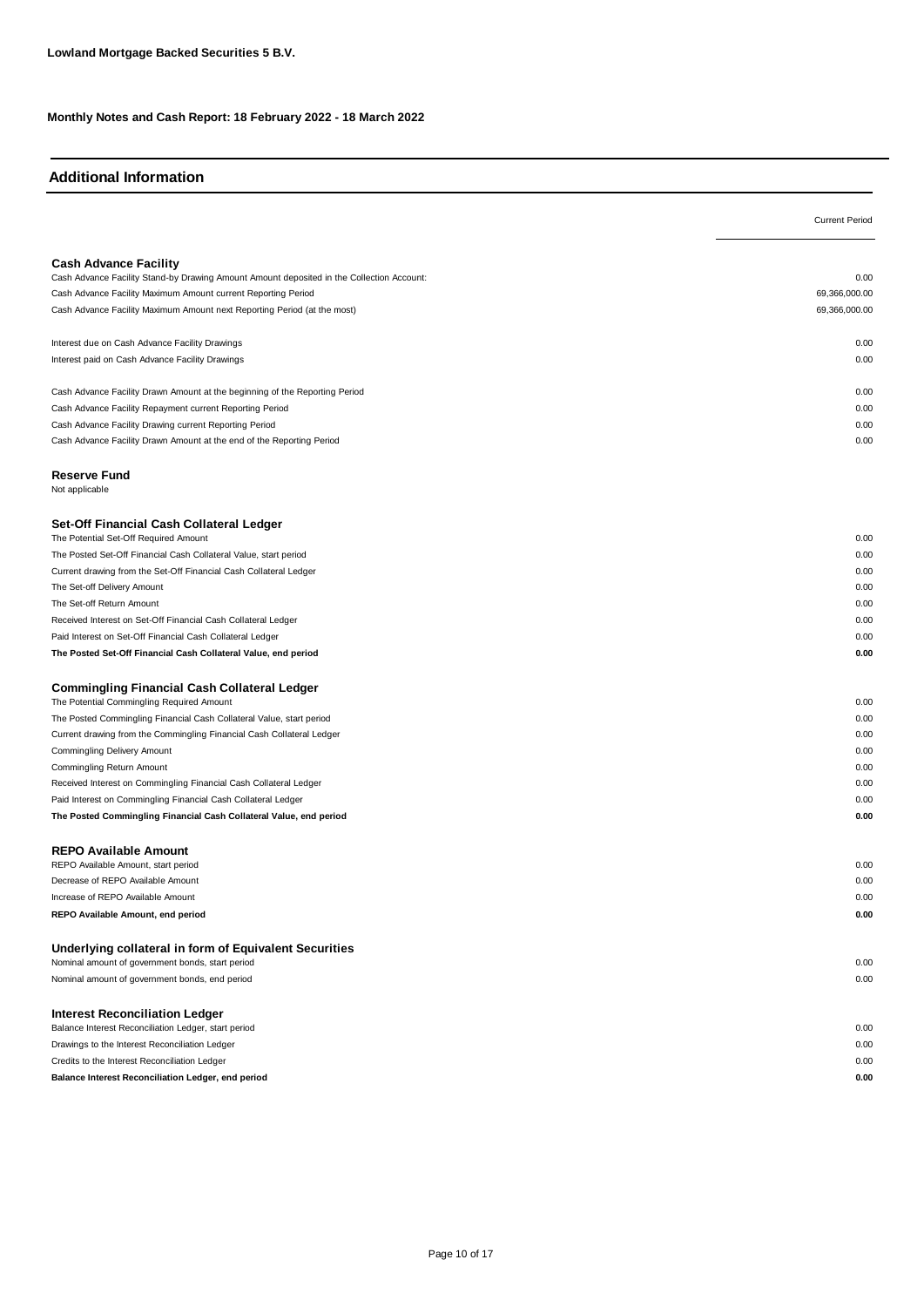| <b>Principal Reconciliation Ledger</b>                |      |
|-------------------------------------------------------|------|
| Balance Principal Reconciliation Ledger, start period | 0.00 |
| Drawings to the Principal Reconciliation Ledger       | 0.00 |
| Credits to the Principal Reconciliation Ledger        | 0.00 |
| Balance Principal Reconciliation Ledger, end period   | 0.00 |
|                                                       |      |
|                                                       |      |

**Excess Spread Margin** Not applicable

#### **Swap**

Not applicable

#### **Set off**

| Total Balance of Deposits Related to Borrowers in the Mortgage Loan Portfolio:            | 181.793.536.72 |
|-------------------------------------------------------------------------------------------|----------------|
| Weighted Average Balance of Deposits Related to Borrowers in the Mortgage Loan Portfolio: | 6.105.59       |

#### **Reconciliation Assets**

| Balance of Fixed Rate Mortgages at the end of the period                       | 5,041,474,298.10    |
|--------------------------------------------------------------------------------|---------------------|
| Balance of Floating Rate Mortgages at the end of the period                    | 131.283.701.77      |
| Balance of Savings related to Fixed Rate Mortgages at the end of the period    | -145,062,692.10     |
| Balance of Savings related to Floating Rate Mortgages at the end of the period | $-1.095.371.92$     |
| Notes Classes A-E start of the period                                          | $-5,026,600,000.00$ |
| <b>Total Redemptions Notes</b>                                                 | 0.00                |
| The Reserved Amount                                                            | 64.15               |
| - Difference                                                                   | 0.00                |
|                                                                                |                     |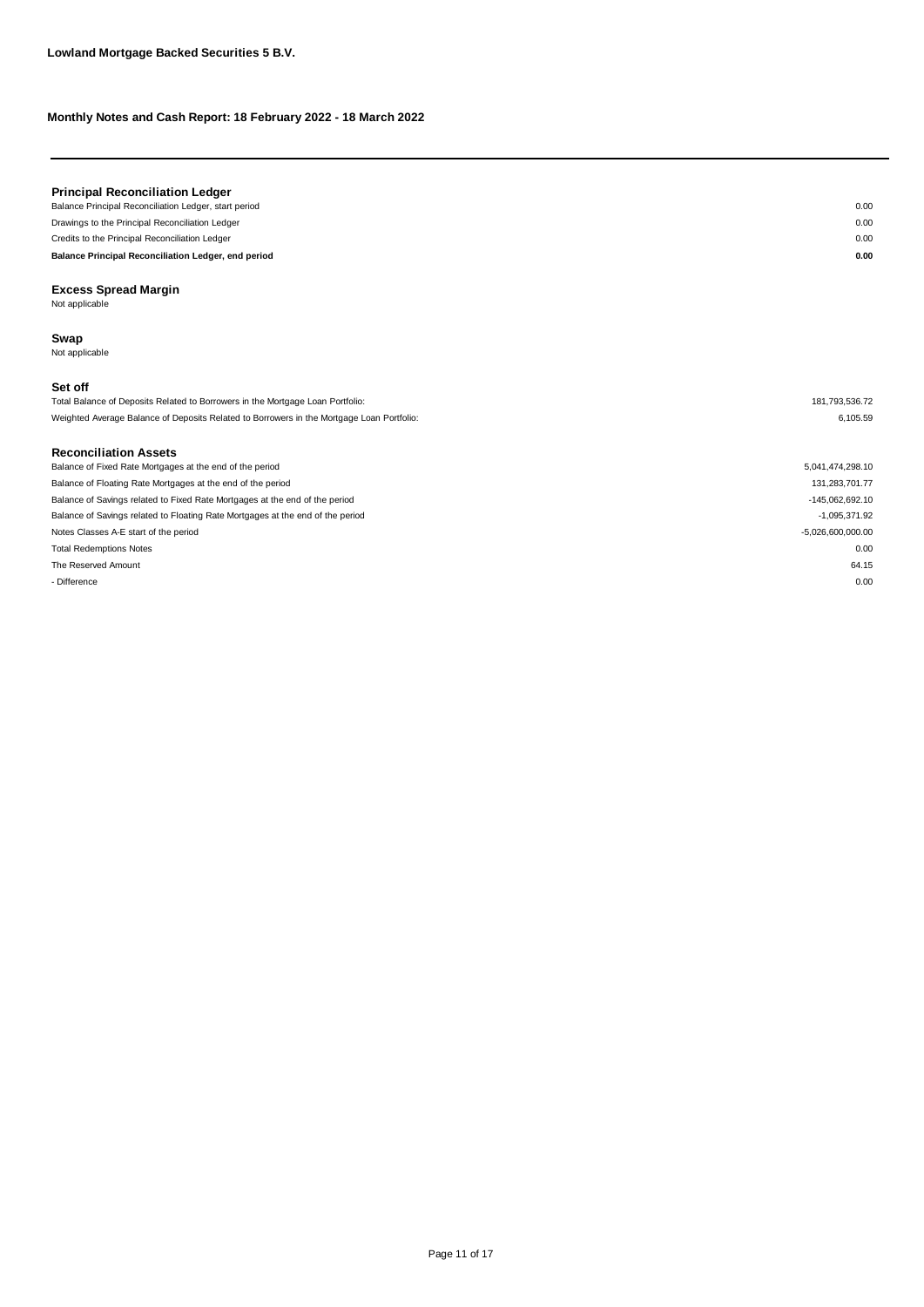# **Triggers and Portfolio Limits**

| <b>Triggers</b>                                                                                                                                                                                                                                                                                                                                                                                                                                 | Criteria    | Realised as per Ok/Breach |                                                              | <b>Consequence if breached</b>                                                            |
|-------------------------------------------------------------------------------------------------------------------------------------------------------------------------------------------------------------------------------------------------------------------------------------------------------------------------------------------------------------------------------------------------------------------------------------------------|-------------|---------------------------|--------------------------------------------------------------|-------------------------------------------------------------------------------------------|
|                                                                                                                                                                                                                                                                                                                                                                                                                                                 |             | 18/03/2022*               |                                                              |                                                                                           |
| (a) the Seller will represent and warrant to the Issuer and the Security Trustee the matters set out in (i) Clause 8 of the Mortgage Receivables Purchase<br>Agreement, other than those set out in Clause 8 items (hh) and (jj), with respect to the Further Advance Receivables and/or New Mortgage Receivables                                                                                                                               | <b>TRUE</b> | True OK                   |                                                              | Purchase of Further Advances or<br>Substitutions not allowed                              |
| sold on such date and (ii) Clause 9 of the Mortgage Receivables Purchase Agreement;<br>(aa) the aggregate Net Outstanding Principal Amount of all Interest-Only Mortgage Receivables divided by the aggregate Net Outstanding Principal                                                                                                                                                                                                         | <b>TRUE</b> | 45.14 % OK                |                                                              | Purchase of Further Advances or                                                           |
| Amount of all Mortgage Receivables does not exceed 50 per cent;<br>(b) no Assignment Notification Event has occurred and is continuing on such Notes Payment Date;                                                                                                                                                                                                                                                                              | <b>TRUE</b> | True OK                   |                                                              | Substitutions not allowed<br>Purchase of Further Advances or<br>Substitutions not allowed |
| (bb) (x) the aggregate Realised Losses in respect of all previous Mortgage Calculation Periods divided by (y) the aggregate Net Outstanding Principal<br>Amount of the Mortgage Receivables on the Closing Date, does not exceed 0.4% per cent;                                                                                                                                                                                                 | <b>TRUE</b> | 0.01% OK                  |                                                              | Purchase of Further Advances or<br>Substitutions not allowed                              |
| (c) there has been no failure by the Seller to repurchase any Mortgage Receivable which it is required to repurchase pursuant to the Mortgage                                                                                                                                                                                                                                                                                                   | <b>TRUE</b> | True OK                   |                                                              | Purchase of Further Advances or                                                           |
| Receivables Purchase Agreement;<br>(cc) the Further Advance Receivables and the New Mortgage Receivables do not result from Employee Mortgage Loans;                                                                                                                                                                                                                                                                                            | <b>TRUE</b> | True OK                   |                                                              | Substitutions not allowed<br>Purchase of Further Advances or                              |
| (d) the Further Advance Purchase Available Amount is sufficient to pay the Initial Purchase Price for the relevant New Mortgage Receivables and/or the<br>relevant Further Advance Receivables;                                                                                                                                                                                                                                                 | <b>TRUE</b> | $-64.15$ OK               |                                                              | Substitutions not allowed<br>Purchase of Further Advances or<br>Substitutions not allowed |
| (dd) a Further Advance Receivable and a New Mortgage Receivable has either a fixed rate of interest or a floating rate of interest, without any interest<br>optionality's or alternatives, such as the Interest Dampner (Rente Demper), Stable Interest (Stabiel Rente), Ceiling Interest (Plafond Rente), the Ideal<br>Interest (Ideaal Rente), Middle Interest (Middelrente), varirust, average interest rate and other caps and/or floors.   | <b>TRUE</b> | True OK                   |                                                              | Purchase of Further Advances or<br>Substitutions not allowed                              |
| (e) (x) the aggregate Net Outstanding Principal Amount of all Defaulted Mortgage Loans divided by (y) the aggregate Net Outstanding Principal Amount<br>of all Mortgage Loans, each as calculated on the immediately preceding Notes Calculation Date, does not exceed 1.50 per cent.;                                                                                                                                                          | <b>TRUE</b> | 0.11% OK                  |                                                              | Purchase of Further Advances or<br>Substitutions not allowed                              |
| (ee) the aggregate Net Outstanding Principal Amount of all Investment Mortgage Loans divided by the aggregate Net Outstanding Principal Amount of all TRUE<br>Mortgage Receivables does not exceed 7.5 per cent;                                                                                                                                                                                                                                |             | 4.06 % OK                 |                                                              | Purchase of Further Advances or<br>Substitutions not allowed                              |
| (f) the weighted average number of months elapsed since origination of all Mortgage Loans shall not fall below 30 months;                                                                                                                                                                                                                                                                                                                       | <b>TRUE</b> | 98.88 OK                  |                                                              | Purchase of Further Advances or<br>Substitutions not allowed                              |
| (g) the New Mortgage Receivables and/or the Further Advance Receivables have to be fully repaid ultimately by May 2053 pursuant to the relevant<br>Mortgage Conditions;                                                                                                                                                                                                                                                                         | <b>TRUE</b> | 01/06/2051 OK             |                                                              | Purchase of Further Advances or<br>Substitutions not allowed                              |
| (h1) the Receivables Floating Rate Fraction will not be less than 2 per cent. and the Receivables Fixed Rate Fraction will not exceed 98 per cent;                                                                                                                                                                                                                                                                                              | <b>TRUE</b> | 2.59% / 97.41% OK         |                                                              | Purchase of Further Advances or<br>Substitutions not allowed                              |
| (h2) the Receivables Floating Rate Fraction will not exceed 10 per cent. and the Receivables Fixed Rate Fraction will not be less than 90 per cent;                                                                                                                                                                                                                                                                                             | <b>TRUE</b> | 2.59% / 97.41% OK         |                                                              | Purchase of Further Advances or<br>Substitutions not allowed                              |
| (i) the aggregate Net Outstanding Principal Amount of all Mortgage Receivables with a Net Outstanding Principal Amount equal to or higher than EUR<br>500,000 divided by the aggregate Net Outstanding Principal Amount of all Mortgage Receivables does not exceed 5 per cent;                                                                                                                                                                 | <b>TRUE</b> | 4.20 % OK                 | Purchase of Further Advances or<br>Substitutions not allowed |                                                                                           |
| (i) the weighted average Original Loan to Original Foreclosure Value Ratio of all Mortgage Receivables does not exceed 103 per cent;                                                                                                                                                                                                                                                                                                            | <b>TRUE</b> | 94.56% OK                 |                                                              | Purchase of Further Advances or<br>Substitutions not allowed                              |
| (k) the weighted average Current Loan to Original Market Value Ratio of all Mortgage Receivables does not exceed 90 per cent;                                                                                                                                                                                                                                                                                                                   | <b>TRUE</b> | 74.46% OK                 |                                                              | Purchase of Further Advances or<br>Substitutions not allowed                              |
| (I) the aggregate Net Outstanding Principal Amount of the Mortgage Receivables with an Original Loan to Original Foreclosure Value Ratio higher than<br>120 per cent. does not exceed 18 per cent. of the aggregate Net Outstanding Principal Amount of all Mortgage Receivables;                                                                                                                                                               | <b>TRUE</b> | 7.98 % OK                 |                                                              | Purchase of Further Advances or<br>Substitutions not allowed                              |
| (m) the aggregate Net Outstanding Principal Amount of the Mortgage Receivables with an Original Loan to Original Foreclosure Value Ratio higher than<br>110 per cent. does not exceed 47 per cent. of the aggregate Net Outstanding Principal Amount of all Mortgage Receivables;                                                                                                                                                               | <b>TRUE</b> | 30.58 % OK                |                                                              | Purchase of Further Advances or<br>Substitutions not allowed                              |
| (n) the aggregate Net Outstanding Principal Amount of the Mortgage Receivables with an Original Loan to Original Foreclosure Value Ratio higher than<br>100 per cent. does not exceed 63 per cent. of the aggregate Net Outstanding Principal Amount of all Mortgage Receivables;                                                                                                                                                               | <b>TRUE</b> | 44.27 % OK                |                                                              | Purchase of Further Advances or<br>Substitutions not allowed                              |
| (o) the aggregate Net Outstanding Principal Amount of the Mortgage Receivables with an Original Loan to Original Foreclosure Value Ratio higher than<br>90 per cent. does not exceed 80 per cent. of the aggregate Net Outstanding Principal Amount of all Mortgage Receivables;                                                                                                                                                                | <b>TRUE</b> | 63.28 % OK                |                                                              | Purchase of Further Advances or<br>Substitutions not allowed                              |
| (p) the weighted average Loan to Income Ratio of the Mortgage Receivables does not exceed 4.2;                                                                                                                                                                                                                                                                                                                                                  | <b>TRUE</b> | 3.94 OK                   |                                                              | Purchase of Further Advances or<br>Substitutions not allowed                              |
| (q) the aggregate Net Outstanding Principal Amount of the Mortgage Receivables with a Loan to Income Ratio higher than 6 does not exceed 7 per cent.<br>of the aggregate Net Outstanding Principal Amount of all Mortgage Receivables;                                                                                                                                                                                                          | <b>TRUE</b> | 5.72 % OK                 |                                                              | Purchase of Further Advances or<br>Substitutions not allowed                              |
| (r) the aggregate Net Outstanding Principal Amount of the Mortgage Receivables with a Loan to Income Ratio higher than 5 does not exceed 18 per<br>cent. of the aggregate Net Outstanding Principal Amount of all Mortgage Receivables;                                                                                                                                                                                                         | <b>TRUE</b> | 14.07 % OK                |                                                              | Purchase of Further Advances or<br>Substitutions not allowed                              |
| (s) the aggregate Net Outstanding Principal Amount of the Mortgage Receivables with a Loan to Income Ratio higher than 4 does not exceed 58 per<br>cent. of the aggregate Net Outstanding Principal Amount of all Mortgage Receivables;                                                                                                                                                                                                         | <b>TRUE</b> | 43.95 % OK                |                                                              | Purchase of Further Advances or<br>Substitutions not allowed                              |
| (t) the aggregate Net Outstanding Principal Amount of the Mortgage Receivables from Borrowers which are employed is at least 95 per cent. of the<br>aggregate Net Outstanding Principal Amount of all Mortgage Receivables;                                                                                                                                                                                                                     | <b>TRUE</b> | 95.96 % OK                |                                                              | Purchase of Further Advances or<br>Substitutions not allowed                              |
| (u) the aggregate Net Outstanding Principal Amount of the Mortgage Receivables due by Borrowers which are self-employed does not exceed 2 per<br>cent. of the aggregate Net Outstanding Principal Amount of all Mortgage Receivables;                                                                                                                                                                                                           | <b>TRUE</b> | 1.63 % OK                 |                                                              | Purchase of Further Advances or<br>Substitutions not allowed                              |
| (v) there is no balance on the Principal Deficiency Ledger;                                                                                                                                                                                                                                                                                                                                                                                     | <b>TRUE</b> | True OK                   |                                                              | Purchase of Further Advances or<br>Substitutions not allowed                              |
| (w) no part of the Available Principal Funds on such Notes Payment Date is used to make good any Interest Shortfall as item (x) of the Available<br>Revenue Funds;                                                                                                                                                                                                                                                                              | <b>TRUE</b> | True OK                   |                                                              | Purchase of Further Advances or<br>Substitutions not allowed                              |
| (x) the aggregate Net Outstanding Principal Amount of the New Mortgage Receivables and the Further Advance Receivables purchased on such Notes<br>Payment Date and on the eleven immediately preceding Notes Payment Dates divided by the aggregate Net Outstanding Principal Amount of all<br>Mortgage Receivables on the Closing Date does not exceed 20 per cent. The Issuer and the Seller may agree to a higher percentage, subject to the | <b>TRUE</b> | 18.61% OK                 |                                                              | Purchase of Further Advances or<br>Substitutions not allowed                              |
| confirmation of Moody's and Fitch that the ratings will not be adversely affected as a result thereof;                                                                                                                                                                                                                                                                                                                                          |             |                           |                                                              |                                                                                           |
| (y) the aggregate Net Outstanding Principal Amount of all NHG Mortgage Receivables divided by the aggregate Net Outstanding Principal Amount of all<br>Mortgage Receivables is equal to or higher than 36 per cent;                                                                                                                                                                                                                             | <b>TRUE</b> | 36.53 % OK                |                                                              | Purchase of Further Advances or<br>Substitutions not allowed                              |
| (z) the Aggregate Construction Deposit Amount does not exceed EUR 10,000,000;                                                                                                                                                                                                                                                                                                                                                                   | TRUE        | 8,774,457.91 OK           |                                                              | Purchase of Further Advances or<br>Substitutions not allowed                              |

\* Portfolio after Repurchases and Replenishment

| <b>Substitution Triggers</b>                                                                                                                                                                                                                 | Criteria    | Realised as per Ok/Breach<br>18/03/2022* | Consequence if breached                                      |
|----------------------------------------------------------------------------------------------------------------------------------------------------------------------------------------------------------------------------------------------|-------------|------------------------------------------|--------------------------------------------------------------|
| (d) the Seller resets the Mortgage Interest Rate in respect of a Floating Rate Mortgage Receivable and as a result thereof the weighted average margin TRUE<br>would fall or falls below 0.5 per cent. above Euribor for one month deposits; |             | 1.79 % OK                                | Purchase of Further Advances or<br>Substitutions not allowed |
| (e) the Seller agrees to set the Mortgage Interest Rate in respect of a Fixed Rate Mortgage Receivable and as a result thereof the weighted average<br>interest rate would fall or falls below 1.0 per cent.;                                | <b>TRUE</b> | 2.27 % OK                                | Repurchase                                                   |
| * Dentalia after Denunskogen and Denlaniskment                                                                                                                                                                                               |             |                                          |                                                              |

\* Portfolio after Repurchases and Replenishment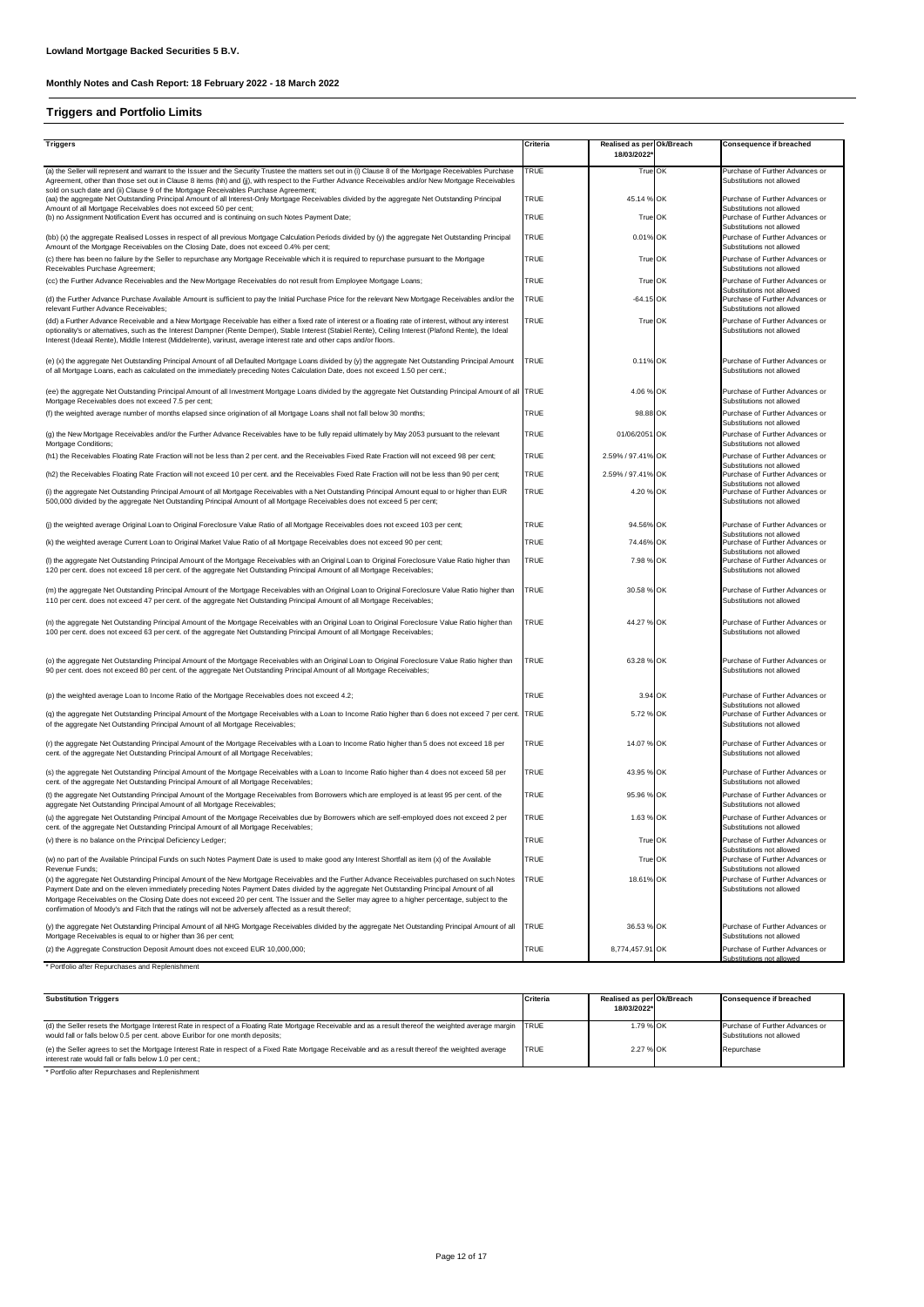# **Counterparty Credit Ratings & Triggers**

**Counterparty Credit Ratings**

|                                                  |                   |                |                   | S&P (ST/LT)       |                   | Moody's (ST/LT)   | Fitch (ST/LT)       |                   |                   |                       |                                                                                                                                                                                                                                                                                              | <b>DBRS (ST/LT)</b> |  |  |  |
|--------------------------------------------------|-------------------|----------------|-------------------|-------------------|-------------------|-------------------|---------------------|-------------------|-------------------|-----------------------|----------------------------------------------------------------------------------------------------------------------------------------------------------------------------------------------------------------------------------------------------------------------------------------------|---------------------|--|--|--|
| Role                                             | Party             | Rank           | Rating<br>Trigger | Current<br>Rating | Rating<br>Trigger | Current<br>Rating | Rating<br>Trigger   | Current<br>Rating | Rating<br>Trigger | <b>Current Rating</b> | Consequence if breached                                                                                                                                                                                                                                                                      |                     |  |  |  |
| Cash Advance Facility Provider de Volksbank N.V. |                   | $\overline{1}$ |                   |                   | $P-1/$            | $P-1/$            | F1/A                | $F1/A-$           |                   |                       | (i) replace itself with an alternative bank (ii) obtain a third party, having at least the Requisite<br>Rating, to quarantee the obligations of the Floating Rate GIC Provider (iii) take any other<br>action to maintain the then<br>current ratings assigned to the Mortgage-Backed Notes. |                     |  |  |  |
| <b>Commingling Guarantor</b>                     | de Volksbank N.V. |                |                   |                   | /Baa1             | / A2              | F <sub>2</sub> /BBB | $F1/A-$           |                   |                       | (i) replace itself with an alternative bank (ii) obtain a third party, having at least the Requisite<br>Rating, to quarantee the obligations of the Floating Rate GIC Provider (iii) take any other<br>action to maintain the then<br>current ratings assigned to the Mortgage-Backed Notes. |                     |  |  |  |
| Construction Deposit Guarantor ING Bank N.V.     |                   | $\overline{1}$ |                   |                   | $P-1/$            | $P-1/$            | F1/A                | $F1 + A$          |                   |                       | (i) replace itself with an alternative bank (ii) obtain a third party, having at least the Requisite<br>Rating, to quarantee the obligations of the Floating Rate GIC Provider (iii) take any other<br>action to maintain the then<br>current ratings assigned to the Mortgage-Backed Notes. |                     |  |  |  |
| Custodian                                        | ING Bank N.V.     | $\overline{1}$ |                   |                   | $P-2$ / Baa2      | $P-1/Aa3$         | F <sub>2</sub> /BBB | $F1 + / AA$       |                   |                       | (i) replace itself with an alternative bank (ii) obtain a third party, having at least the Requisite<br>Rating, to guarantee the obligations of the Floating Rate GIC Provider (iii) take any other<br>action to maintain the then<br>current ratings assigned to the Mortgage-Backed Notes. |                     |  |  |  |
| <b>Issuer Account Bank</b>                       | ING Bank N.V.     |                |                   |                   | $P-1/$            | $P-1/$            | F1/A                | $F1 + A$          |                   |                       | (i) replace itself with an alternative bank (ii) obtain a third party, having at least the Requisite<br>Rating, to quarantee the obligations of the Floating Rate GIC Provider (iii) take any other<br>action to maintain the then<br>current ratings assigned to the Mortgage-Backed Notes. |                     |  |  |  |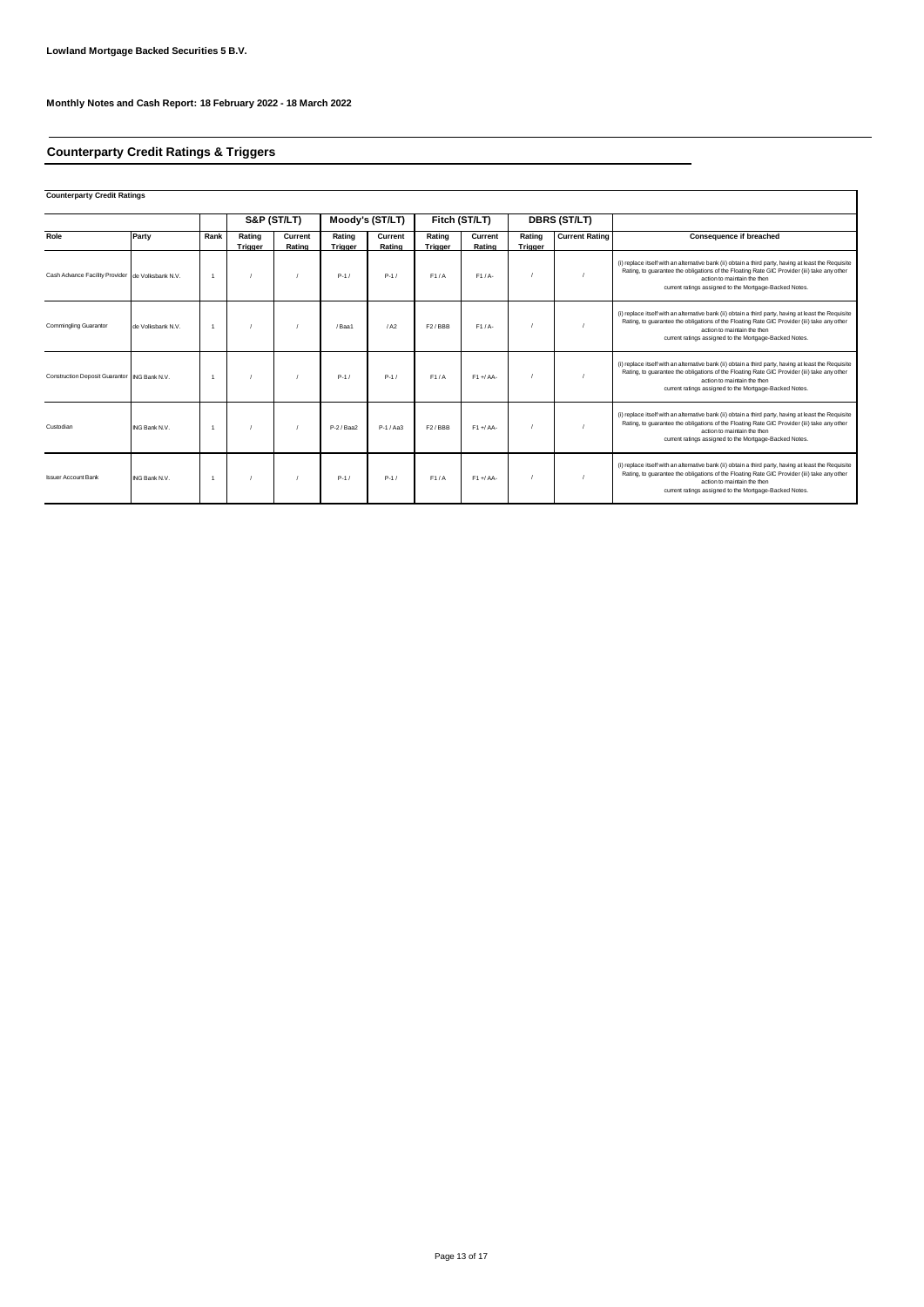| Glossary |  |
|----------|--|

| unuuun y                                           |                                                                                                                                                                                                                                                                                                                                                                           |  |  |
|----------------------------------------------------|---------------------------------------------------------------------------------------------------------------------------------------------------------------------------------------------------------------------------------------------------------------------------------------------------------------------------------------------------------------------------|--|--|
| Term                                               | <b>Definition / Calculation</b>                                                                                                                                                                                                                                                                                                                                           |  |  |
| Arrears                                            | means an amount that is overdue exceeding EUR 11;                                                                                                                                                                                                                                                                                                                         |  |  |
| Article 405 of the CRR                             | means Article 405 of Regulation (EU) No 575/2013 of the European Parliament and of the Council of 26 June 2013 on prudential requirements for credit                                                                                                                                                                                                                      |  |  |
| Article 51 of the AIFMR                            | institutions and investment firms and amending Regulation (EU) No 648/2012;<br>means Article 51 of the Commission Delegated Regulation No 231/2013 of 19 December 2012 supplementing Directive 2011/61/EU of the European<br>Parliament and of the Council with regard to exemptions, general operating conditions, depositaries, leverage, transparency and supervision; |  |  |
| Back-Up Servicer                                   | N/A;                                                                                                                                                                                                                                                                                                                                                                      |  |  |
| Cash Advance Facility                              | means the cash advance facility as referred to in Clause 3.1 of the Cash Advance Facility Agreement;                                                                                                                                                                                                                                                                      |  |  |
| Cash Advance Facility Maximum Available Amount     | means an amount equal to the greater of (i) 1.6 per cent. of the Principal Amount Outstanding of the Class A Notes on such date and (ii) 0.6 per cent of the<br>Principal Amount Outstanding of the Class A Notes as at the Closing Date.                                                                                                                                 |  |  |
| Cash Advance Facility Provider                     | means de Volksbank N.V.;                                                                                                                                                                                                                                                                                                                                                  |  |  |
| Cash Advance Facility Stand-by Drawing Account     | means the Issuer Collection Account on which any Cash Advance Facility Stand-by Drawing will be deposited;                                                                                                                                                                                                                                                                |  |  |
| Constant Default Rate (CDR)                        | represents the percentage of outstanding principal balances in the pool that are in default in relation to the principal balance of the mortgage pool;                                                                                                                                                                                                                    |  |  |
| Constant Prepayment Rate (CPR)                     | means prepayment as ratio of the principal mortgage balance outstanding at the beginning of the relevant period;                                                                                                                                                                                                                                                          |  |  |
| <b>Construction Deposit</b>                        | means in relation to a Mortgage Loan, that part of the Mortgage Loan which the relevant Borrower requested to be disbursed into a blocked account held in<br>his name with the relevant Seller, the proceeds of which may be applied towards construction of, or improvements to, the relevant Mortgaged Asset;                                                           |  |  |
| <b>Construction Deposit Guarantee</b>              | N/A;                                                                                                                                                                                                                                                                                                                                                                      |  |  |
| Coupon                                             | means the interest coupons appertaining to the Notes;                                                                                                                                                                                                                                                                                                                     |  |  |
| <b>Credit Enhancement</b>                          | the combined structural features that improve the credit worthiness of the respective notes.                                                                                                                                                                                                                                                                              |  |  |
| <b>Credit Rating</b>                               | an assessment of the credit worthiness of the notes assigned by the Credit Rating Agencies;                                                                                                                                                                                                                                                                               |  |  |
| Curr. Loan to Original Foreclosure Value (CLTOFV)  | means the ratio calculated by dividing the current outstanding loan amount by the Orignal Foreclosure Value;                                                                                                                                                                                                                                                              |  |  |
| Current Loan to Indexed Foreclosure Value (CLTIFV) | means the ratio calculated by dividing the current outstanding loan amount by the Indexed Foreclosure Value;                                                                                                                                                                                                                                                              |  |  |
| Current Loan to Indexed Market Value (CLTIMV)      | means the ratio calculated by dividing the current outstanding loan amount by the Indexed Market Value;                                                                                                                                                                                                                                                                   |  |  |
| Current Loan to Original Market Value (CLTOMV)     | means the ratio calculated by dividing the current outstanding loan amount by the Original Market Value;                                                                                                                                                                                                                                                                  |  |  |
| Custodian                                          | means ING Bank N.V.                                                                                                                                                                                                                                                                                                                                                       |  |  |
| Cut-Off Date                                       | means (i) with respect to the Mortgage Receivables purchased on the Closing Date, 30 April 2018 and (ii) with respect to Further Advance Receivables                                                                                                                                                                                                                      |  |  |
| Day Count Convention                               | purchased on a Notes Payment Date, the first day of the month of the relevant Notes Payment Date;<br>means Actual/360 for the class A1 notes and 30/360 for the class A2 notes;                                                                                                                                                                                           |  |  |
| Debt Service to Income                             | means the ratio calculated by dividing the amount a borrower is required to pay (in interest and principal repayments) on an annual basis by the borrower(s)                                                                                                                                                                                                              |  |  |
| Deferred Purchase Price                            | disposable income;<br>means part of the purchase price for the Mortgage Receivables equal to the sum of all Deferred Purchase Price Instalments;                                                                                                                                                                                                                          |  |  |
| Deferred Purchase Price Installment                | means, after application of the relevant available amounts in accordance with the relevant Priority of Payments, any amount remaining after all items                                                                                                                                                                                                                     |  |  |
| Delinguency                                        | ranking higher than the item relating to the Deferred Purchase Price have been satisfied;<br>refer to Arrears;                                                                                                                                                                                                                                                            |  |  |
| Economic Region (NUTS)                             | The Nomenclature of Territorial Units for Statistics (NUTS) was drawn up by Eurostat more than 30 years ago in order to provide a single uniform<br>breakdown of territorial units for the production of regional statistics for the European Union. The NUTS classification has been used in EU legislation                                                              |  |  |
| <b>Equivalent Securities</b>                       | since 1988;<br>securities equivalent to Purchased Securities under that Transaction. If and to the extent that such Purchased Securities have been redeemed, the<br>expression shall mean a sum of money equivalent to the proceeds of the redemption (other than Distributions);                                                                                         |  |  |
| <b>Excess Spread</b>                               | N/A;                                                                                                                                                                                                                                                                                                                                                                      |  |  |
| <b>Excess Spread Margin</b>                        | $N/A$ ;                                                                                                                                                                                                                                                                                                                                                                   |  |  |
| <b>Final Maturity Date</b>                         | means the Notes Payment Date falling in May 2055;                                                                                                                                                                                                                                                                                                                         |  |  |
| <b>First Optional Redemption Date</b>              | means the Notes Payment Date falling in May 2023;                                                                                                                                                                                                                                                                                                                         |  |  |
| Foreclosed Mortgage Loan                           | means all mortgage rights and ancillary rights have been exercised;                                                                                                                                                                                                                                                                                                       |  |  |
| Foreclosed NHG Loan                                | means all mortgage rights and ancillary rights have been exercised on mortgage loan that has the benefit of an NHG Guarantee;                                                                                                                                                                                                                                             |  |  |
| Foreclosed Non NHG Loan                            | means all mortgage rights and ancillary rights have been exercised on mortgage loan that does not have the benefit of an NHG Guarantee;                                                                                                                                                                                                                                   |  |  |
| Foreclosure                                        | means forced (partial) repayment of the mortgage loan;                                                                                                                                                                                                                                                                                                                    |  |  |
| Foreclosure Value                                  | means the estimated value of the mortgaged property if the mortgaged property would be sold in a public auction;                                                                                                                                                                                                                                                          |  |  |
| Further Advances / Modified Loans                  | "Further Advance" means a loan or a further advance to be made to a Borrower under a Mortgage Loan, which is secured by the same Mortgage;                                                                                                                                                                                                                                |  |  |
| Indexed Foreclosure Value                          | means the estimated value of the mortgaged property if the mortgaged property would be sold in a public auction multiplied with the indexation rate per the                                                                                                                                                                                                               |  |  |
| <b>Indexed Market Value</b>                        | valuation date;<br>means the value of the collateral multiplied with the indexation rate per the valuation date, multiplied with the market value factor;                                                                                                                                                                                                                 |  |  |
| Interest Rate Fixed Period                         | relates to the period for which mortgage loan interest has been fixed;                                                                                                                                                                                                                                                                                                    |  |  |
| <b>Issuer Account Bank</b>                         | means Rabobank.                                                                                                                                                                                                                                                                                                                                                           |  |  |
| <b>Issuer Transaction Account</b>                  | means the Issuer Collection Account.                                                                                                                                                                                                                                                                                                                                      |  |  |
| Loan to Income (LTI)                               | means the ratio calculated by dividing the original loan amount by the income of the borrower at the moment of origination of the Mortgage Loan;                                                                                                                                                                                                                          |  |  |

Loanpart Payment Frequency monthly;

Loanpart(s) extending the loan parts (leningdelen) of which a Mortgage Loan consists;

Page 14 of 17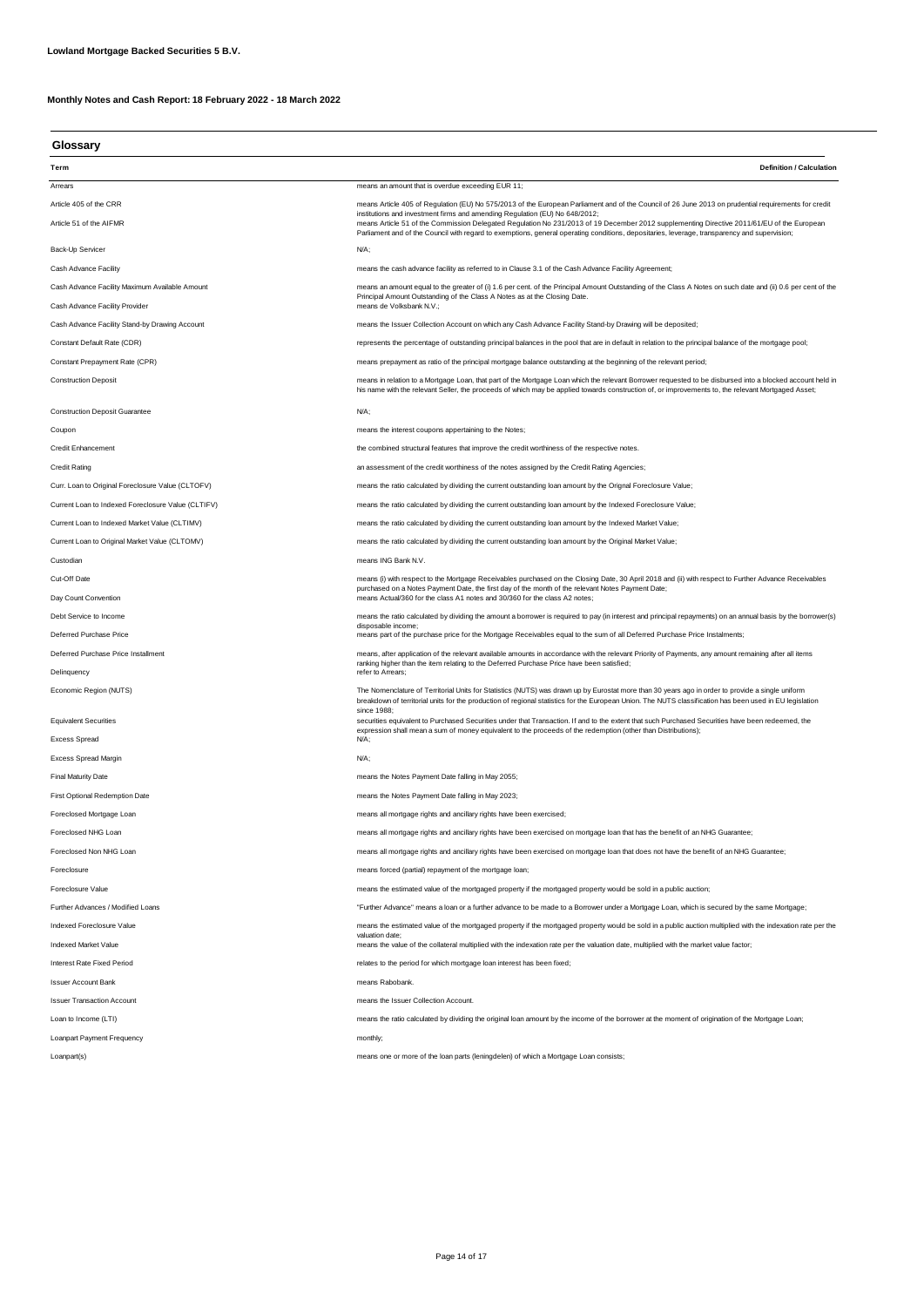| Loss                                              | refer to Realised Loss;                                                                                                                                                                                                                                                                                                                                                                                                                                                                                                                                                                                                                                                                                                                                                                                                                                                                                                                                                                                                                                                                                                                                                                                                                                                                                                                                                                                                                                                                                                                                                                                                                                                                                                                                                                                                                                                                                                                                                                                                                                                                                                                                                                                                                                                |  |  |  |
|---------------------------------------------------|------------------------------------------------------------------------------------------------------------------------------------------------------------------------------------------------------------------------------------------------------------------------------------------------------------------------------------------------------------------------------------------------------------------------------------------------------------------------------------------------------------------------------------------------------------------------------------------------------------------------------------------------------------------------------------------------------------------------------------------------------------------------------------------------------------------------------------------------------------------------------------------------------------------------------------------------------------------------------------------------------------------------------------------------------------------------------------------------------------------------------------------------------------------------------------------------------------------------------------------------------------------------------------------------------------------------------------------------------------------------------------------------------------------------------------------------------------------------------------------------------------------------------------------------------------------------------------------------------------------------------------------------------------------------------------------------------------------------------------------------------------------------------------------------------------------------------------------------------------------------------------------------------------------------------------------------------------------------------------------------------------------------------------------------------------------------------------------------------------------------------------------------------------------------------------------------------------------------------------------------------------------------|--|--|--|
| <b>Loss Severity</b>                              | means loss as a percentage of the principal outstanding at foreclosure;                                                                                                                                                                                                                                                                                                                                                                                                                                                                                                                                                                                                                                                                                                                                                                                                                                                                                                                                                                                                                                                                                                                                                                                                                                                                                                                                                                                                                                                                                                                                                                                                                                                                                                                                                                                                                                                                                                                                                                                                                                                                                                                                                                                                |  |  |  |
| Market Value                                      | means estimated value of the mortgaged property if the mortgaged property would be privately sold voluntarily;                                                                                                                                                                                                                                                                                                                                                                                                                                                                                                                                                                                                                                                                                                                                                                                                                                                                                                                                                                                                                                                                                                                                                                                                                                                                                                                                                                                                                                                                                                                                                                                                                                                                                                                                                                                                                                                                                                                                                                                                                                                                                                                                                         |  |  |  |
| Mortgage Loan                                     | means the mortgage loans granted by the relevant Seller to the relevant borrowers which may consist of one or more Loan Parts as set forth in the List of<br>Mortgage Loans and, after any purchase and assignment of any New Mortgage Receivables or Further Advance Receivables has taken place in<br>accordance with the Mortgage Receivables Purchase Agreement, the relevant New Mortgage Loans and/or Further Advances, to the extent not<br>retransferred or otherwise disposed of by the Issuer;                                                                                                                                                                                                                                                                                                                                                                                                                                                                                                                                                                                                                                                                                                                                                                                                                                                                                                                                                                                                                                                                                                                                                                                                                                                                                                                                                                                                                                                                                                                                                                                                                                                                                                                                                               |  |  |  |
| Mortgage Loan Portfolio                           | means the portfolio of Mortgage Loans;                                                                                                                                                                                                                                                                                                                                                                                                                                                                                                                                                                                                                                                                                                                                                                                                                                                                                                                                                                                                                                                                                                                                                                                                                                                                                                                                                                                                                                                                                                                                                                                                                                                                                                                                                                                                                                                                                                                                                                                                                                                                                                                                                                                                                                 |  |  |  |
| Mortgage Receivable(s)                            | means any and all rights of the relevant Seller (and after assignment of such rights to the Issuer, of the Issuer) against the Borrower under or in connection<br>with a Mortgage Loan, including any and all claims of the relevant Seller (or the Issuer after assignment) on the Borrower as a result of the Mortgage Loan<br>being terminated, dissolved or declared null and void;                                                                                                                                                                                                                                                                                                                                                                                                                                                                                                                                                                                                                                                                                                                                                                                                                                                                                                                                                                                                                                                                                                                                                                                                                                                                                                                                                                                                                                                                                                                                                                                                                                                                                                                                                                                                                                                                                |  |  |  |
| <b>NHG Guarantee</b>                              | means a guarantee (borgtocht) under the NHG Conditions granted by Stichting WEW;                                                                                                                                                                                                                                                                                                                                                                                                                                                                                                                                                                                                                                                                                                                                                                                                                                                                                                                                                                                                                                                                                                                                                                                                                                                                                                                                                                                                                                                                                                                                                                                                                                                                                                                                                                                                                                                                                                                                                                                                                                                                                                                                                                                       |  |  |  |
| NHG Loan                                          | means a Mortgage Loan that has the benefit of an NHG Guarantee;                                                                                                                                                                                                                                                                                                                                                                                                                                                                                                                                                                                                                                                                                                                                                                                                                                                                                                                                                                                                                                                                                                                                                                                                                                                                                                                                                                                                                                                                                                                                                                                                                                                                                                                                                                                                                                                                                                                                                                                                                                                                                                                                                                                                        |  |  |  |
| Non NHG Loan                                      | means a Mortgage Loan that does not have the benefit of an NHG Guarantee;                                                                                                                                                                                                                                                                                                                                                                                                                                                                                                                                                                                                                                                                                                                                                                                                                                                                                                                                                                                                                                                                                                                                                                                                                                                                                                                                                                                                                                                                                                                                                                                                                                                                                                                                                                                                                                                                                                                                                                                                                                                                                                                                                                                              |  |  |  |
| <b>Notification Events</b>                        | means any of the Assignment Notification Events and the Pledge Notification Events;                                                                                                                                                                                                                                                                                                                                                                                                                                                                                                                                                                                                                                                                                                                                                                                                                                                                                                                                                                                                                                                                                                                                                                                                                                                                                                                                                                                                                                                                                                                                                                                                                                                                                                                                                                                                                                                                                                                                                                                                                                                                                                                                                                                    |  |  |  |
| Notification Trigger                              | A notification trigger is an event that when it occurs or a threshold that when it is breached, is considered to be an Assignment Notification Event;                                                                                                                                                                                                                                                                                                                                                                                                                                                                                                                                                                                                                                                                                                                                                                                                                                                                                                                                                                                                                                                                                                                                                                                                                                                                                                                                                                                                                                                                                                                                                                                                                                                                                                                                                                                                                                                                                                                                                                                                                                                                                                                  |  |  |  |
| Occupancy                                         | means the way the mortgaged property is used (eg. owner occupied);                                                                                                                                                                                                                                                                                                                                                                                                                                                                                                                                                                                                                                                                                                                                                                                                                                                                                                                                                                                                                                                                                                                                                                                                                                                                                                                                                                                                                                                                                                                                                                                                                                                                                                                                                                                                                                                                                                                                                                                                                                                                                                                                                                                                     |  |  |  |
| Orig. Loan to Original Foreclosure Value (OLTOFV) | means the ratio calculated by dividing the original principal amount of a Mortgage Receivable at the moment of origination by the Original Foreclosure                                                                                                                                                                                                                                                                                                                                                                                                                                                                                                                                                                                                                                                                                                                                                                                                                                                                                                                                                                                                                                                                                                                                                                                                                                                                                                                                                                                                                                                                                                                                                                                                                                                                                                                                                                                                                                                                                                                                                                                                                                                                                                                 |  |  |  |
| Orig. Loan to Original Market Value (OLTOMV)      | Value:<br>means the ratio calculated by dividing the original loan amount by the Original Market Value;                                                                                                                                                                                                                                                                                                                                                                                                                                                                                                                                                                                                                                                                                                                                                                                                                                                                                                                                                                                                                                                                                                                                                                                                                                                                                                                                                                                                                                                                                                                                                                                                                                                                                                                                                                                                                                                                                                                                                                                                                                                                                                                                                                |  |  |  |
| Original Foreclosure Value                        | means the Foreclosure Value as assessed by the relevant Originator at the time of granting the Mortgage Loan;                                                                                                                                                                                                                                                                                                                                                                                                                                                                                                                                                                                                                                                                                                                                                                                                                                                                                                                                                                                                                                                                                                                                                                                                                                                                                                                                                                                                                                                                                                                                                                                                                                                                                                                                                                                                                                                                                                                                                                                                                                                                                                                                                          |  |  |  |
| <b>Original Market Value</b>                      | means the value of the mortgaged property if the mortgaged property would be privately sold voluntarily, estimated during the assessment of the                                                                                                                                                                                                                                                                                                                                                                                                                                                                                                                                                                                                                                                                                                                                                                                                                                                                                                                                                                                                                                                                                                                                                                                                                                                                                                                                                                                                                                                                                                                                                                                                                                                                                                                                                                                                                                                                                                                                                                                                                                                                                                                        |  |  |  |
| Originator                                        | application;<br>means each of de Volkbank N.V.                                                                                                                                                                                                                                                                                                                                                                                                                                                                                                                                                                                                                                                                                                                                                                                                                                                                                                                                                                                                                                                                                                                                                                                                                                                                                                                                                                                                                                                                                                                                                                                                                                                                                                                                                                                                                                                                                                                                                                                                                                                                                                                                                                                                                         |  |  |  |
| <b>Outstanding Principal Amount</b>               | means, at any moment in time, (i) the outstanding principal amount of a Mortgage Receivable at such time and (ii), after a Realised Loss of type (a) and (b)                                                                                                                                                                                                                                                                                                                                                                                                                                                                                                                                                                                                                                                                                                                                                                                                                                                                                                                                                                                                                                                                                                                                                                                                                                                                                                                                                                                                                                                                                                                                                                                                                                                                                                                                                                                                                                                                                                                                                                                                                                                                                                           |  |  |  |
| Payment Ratio                                     | of the definition in respect of such Mortgage Receivable has been debited to the Principal Deficiency Ledger, zero;<br>The actual principal and interest payments received as ratio of the scheduled principal and interest payments during the relevant period;                                                                                                                                                                                                                                                                                                                                                                                                                                                                                                                                                                                                                                                                                                                                                                                                                                                                                                                                                                                                                                                                                                                                                                                                                                                                                                                                                                                                                                                                                                                                                                                                                                                                                                                                                                                                                                                                                                                                                                                                       |  |  |  |
| Penalties                                         | means amounts to be paid by the borrower with regard to amounts in arrears and or (partial) prepayment of the mortgage loan according to the relevant                                                                                                                                                                                                                                                                                                                                                                                                                                                                                                                                                                                                                                                                                                                                                                                                                                                                                                                                                                                                                                                                                                                                                                                                                                                                                                                                                                                                                                                                                                                                                                                                                                                                                                                                                                                                                                                                                                                                                                                                                                                                                                                  |  |  |  |
| Performing Loans                                  | mortgage contract and applicable general conditions;<br>means Mortgage Loans that are not in Arrears or Delinquent;                                                                                                                                                                                                                                                                                                                                                                                                                                                                                                                                                                                                                                                                                                                                                                                                                                                                                                                                                                                                                                                                                                                                                                                                                                                                                                                                                                                                                                                                                                                                                                                                                                                                                                                                                                                                                                                                                                                                                                                                                                                                                                                                                    |  |  |  |
| Post-Foreclosure Proceeds                         | means all amounts with regard to the relevant mortgage loan received after foreclosure of that mortgage loan;                                                                                                                                                                                                                                                                                                                                                                                                                                                                                                                                                                                                                                                                                                                                                                                                                                                                                                                                                                                                                                                                                                                                                                                                                                                                                                                                                                                                                                                                                                                                                                                                                                                                                                                                                                                                                                                                                                                                                                                                                                                                                                                                                          |  |  |  |
| Prepayments                                       | means non scheduled principal paid by the borrower prior to the expected maturity date;                                                                                                                                                                                                                                                                                                                                                                                                                                                                                                                                                                                                                                                                                                                                                                                                                                                                                                                                                                                                                                                                                                                                                                                                                                                                                                                                                                                                                                                                                                                                                                                                                                                                                                                                                                                                                                                                                                                                                                                                                                                                                                                                                                                |  |  |  |
| Principal Deficiency Ledger                       | means the principal deficiency ledger relating to the relevant Classes of Notes and comprising sub-ledgers for each such Class of Notes;                                                                                                                                                                                                                                                                                                                                                                                                                                                                                                                                                                                                                                                                                                                                                                                                                                                                                                                                                                                                                                                                                                                                                                                                                                                                                                                                                                                                                                                                                                                                                                                                                                                                                                                                                                                                                                                                                                                                                                                                                                                                                                                               |  |  |  |
| <b>Principal Payment Date</b>                     | means the current monthly payment date on which principal is paid out on the relevant notes;                                                                                                                                                                                                                                                                                                                                                                                                                                                                                                                                                                                                                                                                                                                                                                                                                                                                                                                                                                                                                                                                                                                                                                                                                                                                                                                                                                                                                                                                                                                                                                                                                                                                                                                                                                                                                                                                                                                                                                                                                                                                                                                                                                           |  |  |  |
| Principal Payment Rate (PPR)                      | means scheduled repayment as ratio of scheduled repayments to the principal mortgage balance outstanding at the beginning of the relevant period;                                                                                                                                                                                                                                                                                                                                                                                                                                                                                                                                                                                                                                                                                                                                                                                                                                                                                                                                                                                                                                                                                                                                                                                                                                                                                                                                                                                                                                                                                                                                                                                                                                                                                                                                                                                                                                                                                                                                                                                                                                                                                                                      |  |  |  |
| Prospectus                                        | means the prospectus dated 18 May 2018 relating to the issue of the Notes;                                                                                                                                                                                                                                                                                                                                                                                                                                                                                                                                                                                                                                                                                                                                                                                                                                                                                                                                                                                                                                                                                                                                                                                                                                                                                                                                                                                                                                                                                                                                                                                                                                                                                                                                                                                                                                                                                                                                                                                                                                                                                                                                                                                             |  |  |  |
| <b>Realised Losses</b>                            | "means, on any relevant Notes Calculation Date, the sum of<br>(a) with respect to the Mortgage Receivables in respect of which the relevant Seller, the relevant Servicer on behalf of the Issuer, the Issuer or the<br>Security Trustee has completed the foreclosure, such that there is no more collateral securing the Mortgage Receivable, in the immediately preceding<br>Notes Calculation Period, the amount by which (i) the aggregate Outstanding Principal Amount of all Mortgage Receivables less, with respect to the<br>Savings Mortgage Receivables and Bank Savings Mortgage Receivables, the Participations, exceeds (ii) the amount of the Net Foreclosure Proceeds<br>applied to reduce the Outstanding Principal Amount of the Mortgage Receivables less, with respect to Savings Mortgage Receivables and Bank Savings<br>Mortgage Receivables, the Participations; and<br>(b) with respect to the Mortgage Receivables sold by the Issuer in the immediately preceding Notes Calculation Period, the amount by which (i) the<br>aggregate Outstanding Principal Amount of such Mortgage Receivables, less, with respect to Savings Mortgage Receivables and Bank Savings Mortgage<br>Receivables, the Participations, exceeds (ii) the purchase price of the Mortgage Receivables sold to the extent relating to principal, less, with respect to<br>the Savings Mortgage Receivables and Bank Savings Mortgage Receivables, the Participations; and<br>(c) with respect to the Mortgage Receivables in respect of which the Borrower has (x) successfully asserted set-off or defence to payments or (y) repaid<br>or prepaid any amount in the immediately preceding Notes Calculation Period, the amount by which (i) the aggregate Outstanding Principal Amount of such<br>Mortgage Receivables less, with respect to Savings Mortgage Receivables and Bank Savings Mortgage Receivables, the Participations, prior to such set-<br>off or defence or repayment or prepayment exceeds (ii) the aggregate Outstanding Principal Amount of such Mortgage Receivables, less, with respect to<br>Savings Mortgage Receivables and Bank Savings Mortgage Receivables, the Participations after such set-off or defence or repayment or prepayment |  |  |  |
| Recoveries                                        | having been made, unless, and to the extent, such amount is received from the relevant Seller or otherwise in accordance with any item of the Available<br>refer to Post-Foreclosure-Proceeds;                                                                                                                                                                                                                                                                                                                                                                                                                                                                                                                                                                                                                                                                                                                                                                                                                                                                                                                                                                                                                                                                                                                                                                                                                                                                                                                                                                                                                                                                                                                                                                                                                                                                                                                                                                                                                                                                                                                                                                                                                                                                         |  |  |  |
| <b>Redemption Priority of Payments</b>            | means the priority of payments set out as such Clause 5.4 of the Trust Deed;                                                                                                                                                                                                                                                                                                                                                                                                                                                                                                                                                                                                                                                                                                                                                                                                                                                                                                                                                                                                                                                                                                                                                                                                                                                                                                                                                                                                                                                                                                                                                                                                                                                                                                                                                                                                                                                                                                                                                                                                                                                                                                                                                                                           |  |  |  |
| Remaining Tenor                                   | the length of time until the final maturity date of the mortgage loan expressed in years;                                                                                                                                                                                                                                                                                                                                                                                                                                                                                                                                                                                                                                                                                                                                                                                                                                                                                                                                                                                                                                                                                                                                                                                                                                                                                                                                                                                                                                                                                                                                                                                                                                                                                                                                                                                                                                                                                                                                                                                                                                                                                                                                                                              |  |  |  |
| Replacements                                      | N/A;                                                                                                                                                                                                                                                                                                                                                                                                                                                                                                                                                                                                                                                                                                                                                                                                                                                                                                                                                                                                                                                                                                                                                                                                                                                                                                                                                                                                                                                                                                                                                                                                                                                                                                                                                                                                                                                                                                                                                                                                                                                                                                                                                                                                                                                                   |  |  |  |
| Replenishments                                    | means any Portfolio Mortgage Loan which is sold and assigned by the Seller to the<br>Issuer pursuant to clause 6 and 11 of the Mortgage Receivables Purchase Agreement;                                                                                                                                                                                                                                                                                                                                                                                                                                                                                                                                                                                                                                                                                                                                                                                                                                                                                                                                                                                                                                                                                                                                                                                                                                                                                                                                                                                                                                                                                                                                                                                                                                                                                                                                                                                                                                                                                                                                                                                                                                                                                                |  |  |  |
| Repossesions                                      | refer to foreclosure;                                                                                                                                                                                                                                                                                                                                                                                                                                                                                                                                                                                                                                                                                                                                                                                                                                                                                                                                                                                                                                                                                                                                                                                                                                                                                                                                                                                                                                                                                                                                                                                                                                                                                                                                                                                                                                                                                                                                                                                                                                                                                                                                                                                                                                                  |  |  |  |
| Reserve Account                                   | N/A;                                                                                                                                                                                                                                                                                                                                                                                                                                                                                                                                                                                                                                                                                                                                                                                                                                                                                                                                                                                                                                                                                                                                                                                                                                                                                                                                                                                                                                                                                                                                                                                                                                                                                                                                                                                                                                                                                                                                                                                                                                                                                                                                                                                                                                                                   |  |  |  |
| Reserve Account Target Level                      | $N/A$ ;                                                                                                                                                                                                                                                                                                                                                                                                                                                                                                                                                                                                                                                                                                                                                                                                                                                                                                                                                                                                                                                                                                                                                                                                                                                                                                                                                                                                                                                                                                                                                                                                                                                                                                                                                                                                                                                                                                                                                                                                                                                                                                                                                                                                                                                                |  |  |  |
| Revenue Priority of Payments                      | means the priority of payments set out as such in section 5.2 (Priorities of Payments) of this Prospectus;                                                                                                                                                                                                                                                                                                                                                                                                                                                                                                                                                                                                                                                                                                                                                                                                                                                                                                                                                                                                                                                                                                                                                                                                                                                                                                                                                                                                                                                                                                                                                                                                                                                                                                                                                                                                                                                                                                                                                                                                                                                                                                                                                             |  |  |  |
| <b>Saving Deposits</b>                            | means savings in a bank account, pledged to the mortgage lender, which are meant to repay the loan at maturity;                                                                                                                                                                                                                                                                                                                                                                                                                                                                                                                                                                                                                                                                                                                                                                                                                                                                                                                                                                                                                                                                                                                                                                                                                                                                                                                                                                                                                                                                                                                                                                                                                                                                                                                                                                                                                                                                                                                                                                                                                                                                                                                                                        |  |  |  |

Page 15 of 17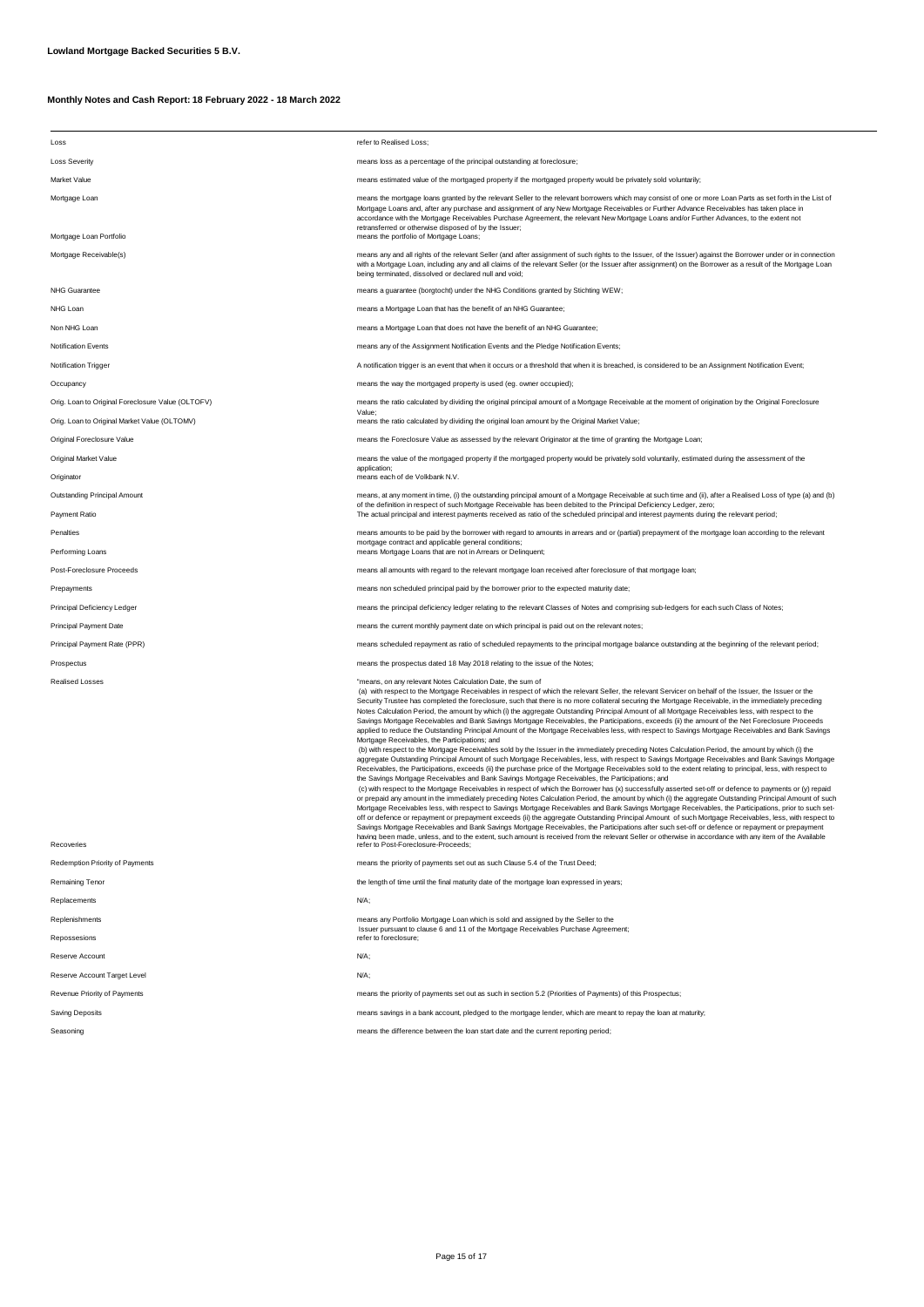| Seller                            | means each of de Volksbank N.V.                                                                                                                                                              |
|-----------------------------------|----------------------------------------------------------------------------------------------------------------------------------------------------------------------------------------------|
| Servicer                          | means each of de Volksbank N.V.                                                                                                                                                              |
| <b>Signing Date</b>               | means 18 May 2018 or such later date as may be agreed between the Issuer, the Seller and the Manager;                                                                                        |
| <b>Special Servicer</b>           | $N/A$ ;                                                                                                                                                                                      |
| Subordinated Loan                 | N/A;                                                                                                                                                                                         |
| Swap Counterparty                 | $N/A$ ;                                                                                                                                                                                      |
| Swap Counterparty Default Payment | $N/A$ ;                                                                                                                                                                                      |
| Swap Notional Amount              | $N/A$ ;                                                                                                                                                                                      |
| <b>Trust Deed</b>                 | means the trust deed entered into by, amongst others, the Issuer and the Security Trustee dated the Closing Date;                                                                            |
| Weighted Average Life             | means the expected average total number of years needed for the issuer to repay all principal, whereby the time between origination and each repayment                                       |
| <b>Weighted Average Maturity</b>  | is weighted by the repayment amount;<br>means the expected average number of years between the reporting date and the maturity of each loan, whereby the time between the reporting date and |
| WEW                               | the maturity of each loan is weighted by the size of the loan;<br>Stichting Waarborgfonds Eigen Woning;                                                                                      |
| <b>WEW Claims</b>                 | means losses which are claimed with the WEW based on the NHG conditions;                                                                                                                     |
|                                   |                                                                                                                                                                                              |

Page 16 of 17